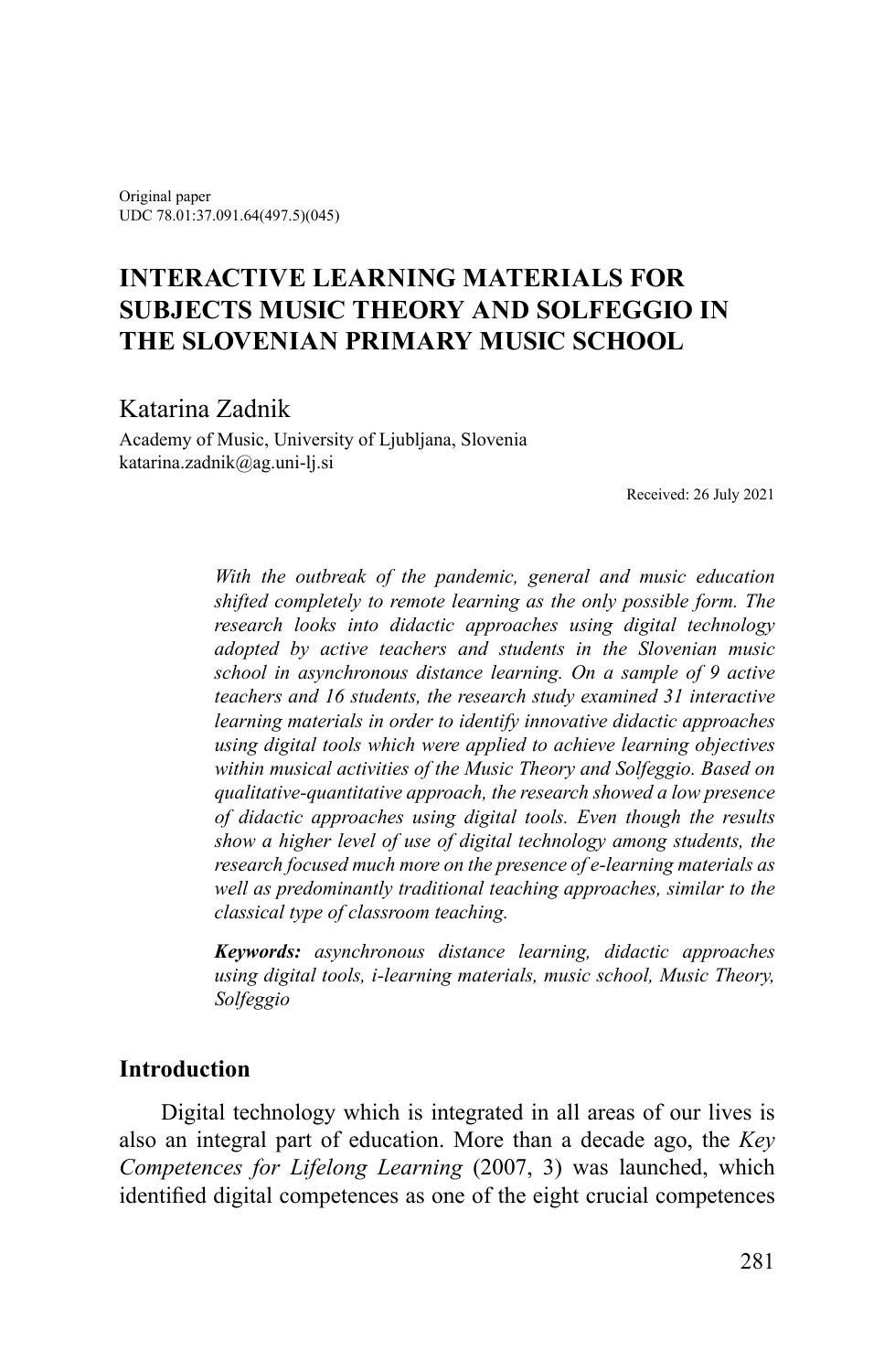in everyday life. The versatile presence and growing trend of the use of digital technologies which began to change the traditional ways of human communication and operation promoted the emergence of the document *European Framework of Digital Competences for Educators: DigCompEdu* in 2017 (Redecker, 2017). Due to the identified gap between the use of digital technologies for personal purposes and learning/teaching purposes (Jedrinović *et al.*, 2019, 35), the *DigCompEdu* document (2017, 9) defines specific digital competences related to professional and pedagogical competences for teachers. Intended for all educators and learners, the document defines the developmental levels of digital competences, it is the starting point for identifying training needs and exploiting the potential of digital technologies to improve teaching and learning. The document also envisages the development of digital competences by students. The teacher's role in the contemporary education is not only to promote specific knowledge in individual academic areas, but also to accustom students to an appropriate and safe use of digital technologies as well as to support and empower them in the development of digital competences as transversal competences.

Recently, digital technology was included in the Slovenian educational sphere as a tool 1) in traditional forms of teaching, 2) in synchronous or asynchronous distance learning using e-materials, and 3) in a combination of the two previously mentioned forms (Gerlič, 2013, 74). With the outbreak of the pandemic, general and music education has switched completely to remote learning as the only possible form of teaching and learning. Thus, for the first time, the complete transition to distance learning fully required a direct use of information-communications technology (further on: ICT) in a learning process as well as adequately developed digital competences by teachers and students. The situation has triggered studies of the effectiveness of distance learning in many European countries. The research, conducted among primary and secondary school teachers in all Slovenian regions, confirmed a higher level of stress experienced by teachers in case of remote teaching as well as a higher level of competences in teachers, who were previously trained in using digital technology in relation to teaching and learning processes (Kranjc *et al.,* 2020, 180).

Due to the pandemic outbreak, the new situation has forced all those involved in the educational settings to use digital technologies for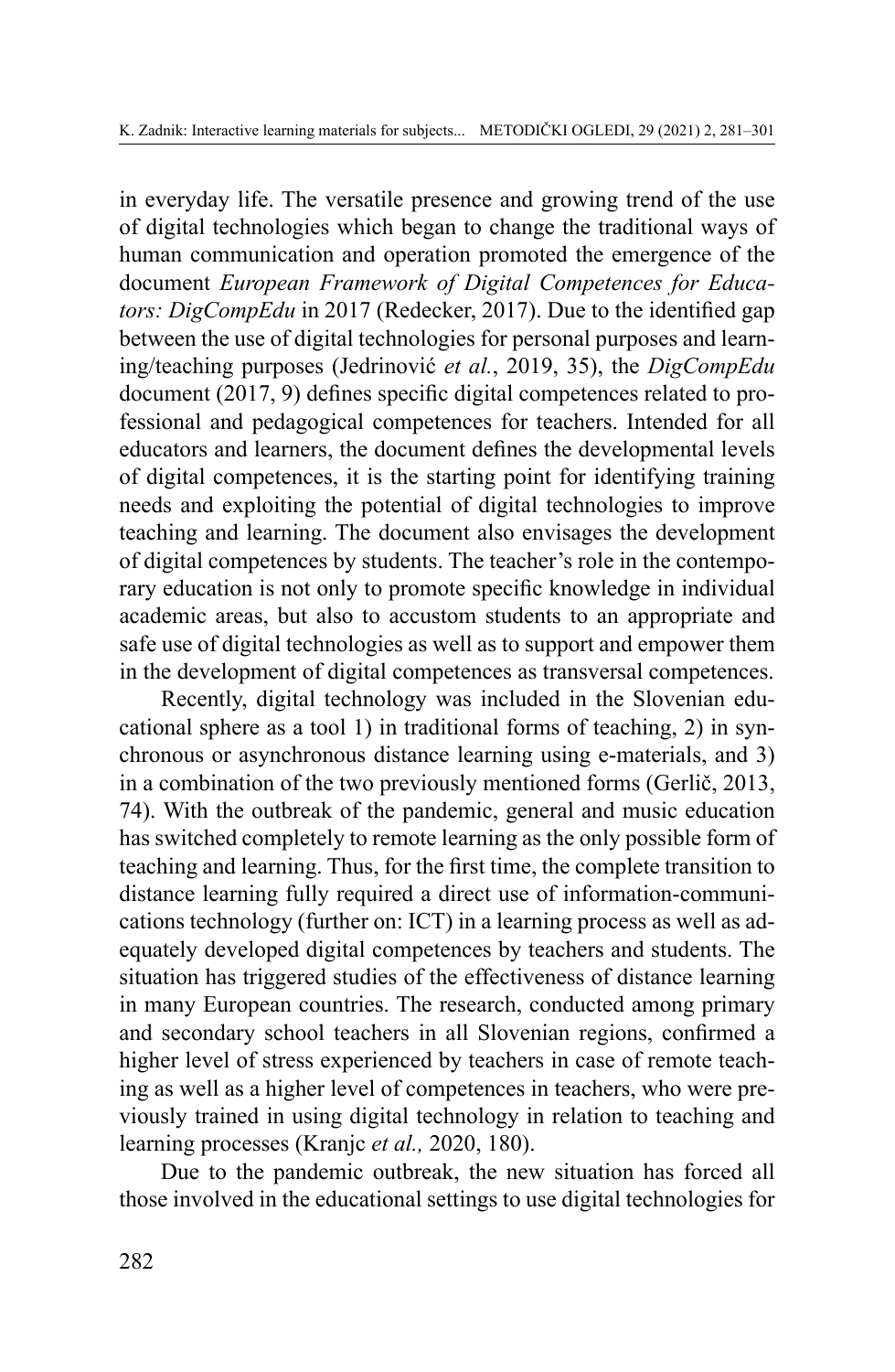teaching and learning in remote forms. Thus, new and innovative didactic approaches using ICT and flexible forms of teaching and learning in virtual environments have begun to be established. Didactic approaches using ICT are diverse and often related to the characteristics and needs of educational areas as well as the developmental periods (Jedrinović *et al.*, 2019, 33, 41−46). For a meaningful selection of digital technologies which will support effectively teaching and learning as well as the achievement of learning objectives teachers need certain skills. The transfer of teachers' digital skills and knowledge into a learning process also has a reciprocal effect on the development of the previously mentioned competences by the participants in the learning process (Luštek *et al.*, 2019, 54, 67). Drožđek *et al.* (2019, 11, 12) emphasize the importance of appropriate choice of digital tools in creating and designing interactive learning materials (i-learning materials), and point out the teacher's knowledge and understanding of cognitive, psychological effects of these materials by students as well as technical difficulties in using them (Rossing *et al.*, 2012, 3; Kolman and Rugelj, 2019, 98).

The authors stress the importance of creating i-learning materials, especially from the motivational point of view, which will encourage learning and active involvement of ICT in the learning process. Domestic (Drožđek *et al.*, 2019, 11, 14) and foreign authors (Swig, 2015; Gonzalo, 2011 in Drožđek *et al.*, 2019, 14) indicate that one of the biggest obstacles to the effective integration of digital technology into the learning process is inadequate training for meaningful use of ICT for educational purposes. The results of the European survey in the integration of ICT for educational purposes, conducted within the framework of MENTEP (*Mentoring Technology Enhanced Pedagogy*) in 2017/18, showed that Slovenian schools are adequately equipped with digital technology compared to other European Union countries. Despite this fact, the rare use of computers by students in the learning process as well as the constant decline of digital competences by the Slovenian teachers compared to other countries in Europe are noticeable (Flogie and Aberšek, 2019, 14, 15). The results of the pilot study on a sample of 56 higher education teachers, from the University of Ljubljana also showed that teachers expressed the greatest desire for training in creating and designing i-learning materials, appropriate use of digital envi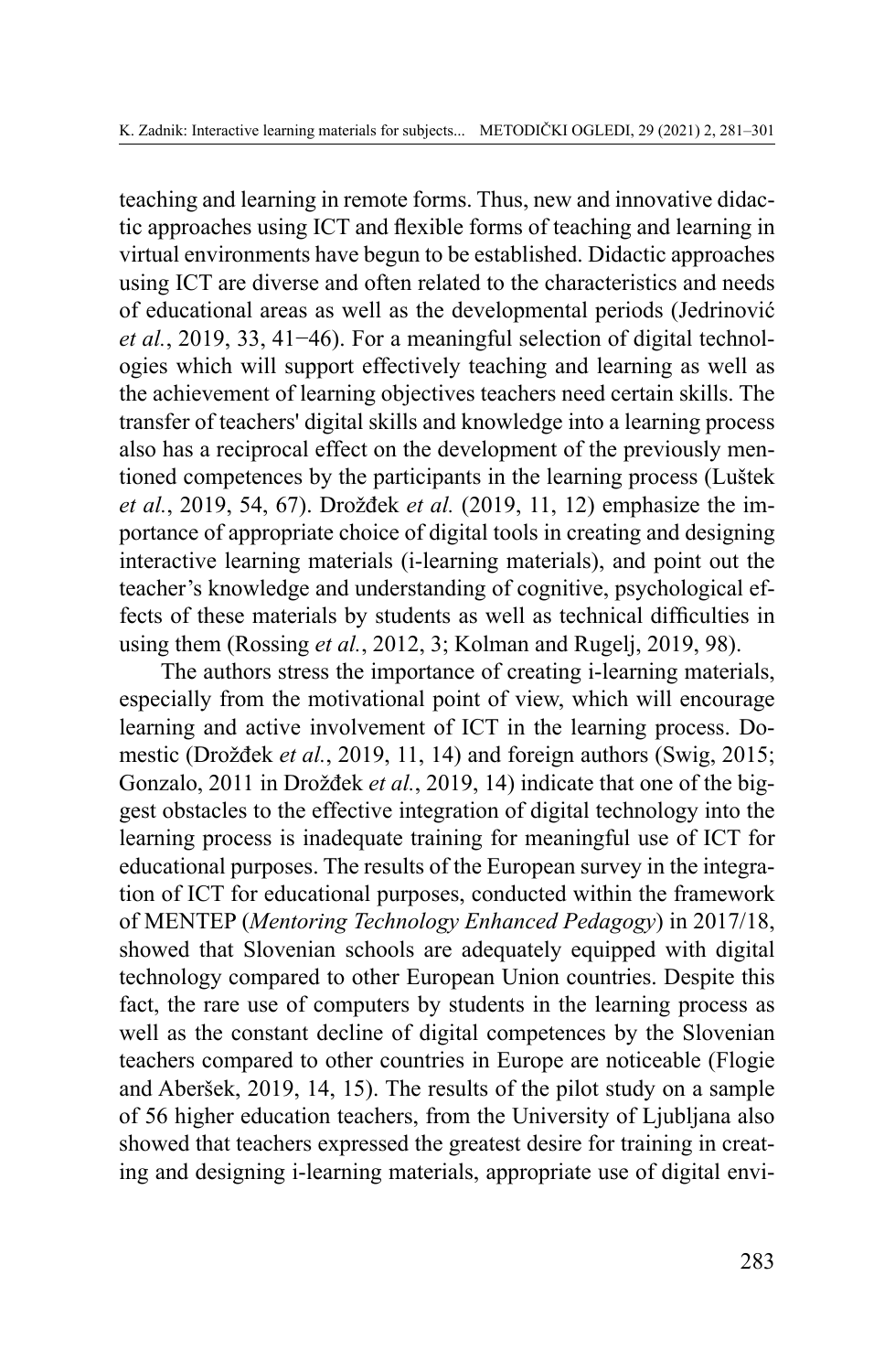ronments (LMS environments) and ICT tools for formative assessment (Drožđek *et al.*, 2019, 19−23).

Quality and efficient transfer of appropriate use of ICT resources and activities in the study process has positive effects on the development of digital competencies by students. The results of the pilot study (Drožđek *et al.*, 2019, 23−26) carried out on a sample of 163 students of pedagogical program studies at the University of Ljubljana, showed that 69% of students understood the learning contents better, 73% students assessed positively the ICT-supported activities in relation to the discussed learning content, and as much as 93% of students expressed that they transferred the digital skills acquired during lectures and exercises into their teaching practice. The described results show the extraordinary importance of the appropriate integration of digital technologies in the study process by future teachers, based on examples of good practice, to enable the acquisition of digital competences and their subsequent direct transfer into the teaching praxis and later pedagogical profession (Luštek *et al.*, 2019, 68). Studying a sample of 1,500 students of the University of Ljubljana, Urbančič *et al.* (2019, 78−79) found out that, compared to students of other study areas, students of artistic study areas evaluated their own digital competences in organizing, planning and implementing the learning process the lowest and expressed their beliefs that the use of digital technology does not necessarily diversify the learning process. We assume that students' standpoints stem from the belief that the arts are creative activities in themselves. Music lessons, which reflect the basic activities of music (Oblak, 1997, 121), also create opportunities for an active and student-centered learning process.

Future music teachers gain digital competences within the special didactics and pedagogical practices, subjects where they acquire basic pedagogical and didactic competences, but digital education simultaneously runs scattered around and integrated in other subjects areas as well (Urbančič *et al.*, 2019, 73). A pilot qualitative study on a sample of ten students of the department of Music Education at the Academy of Music in Ljubljana from 2017/18 showed that students had a better understanding of the learning content, when using ICT tools. They also evaluated positively the activities supported by digital technology. In the frame of teaching practices, they assessed positively the use of ICT tools in writing teaching preparations, faster access to data and expansion of the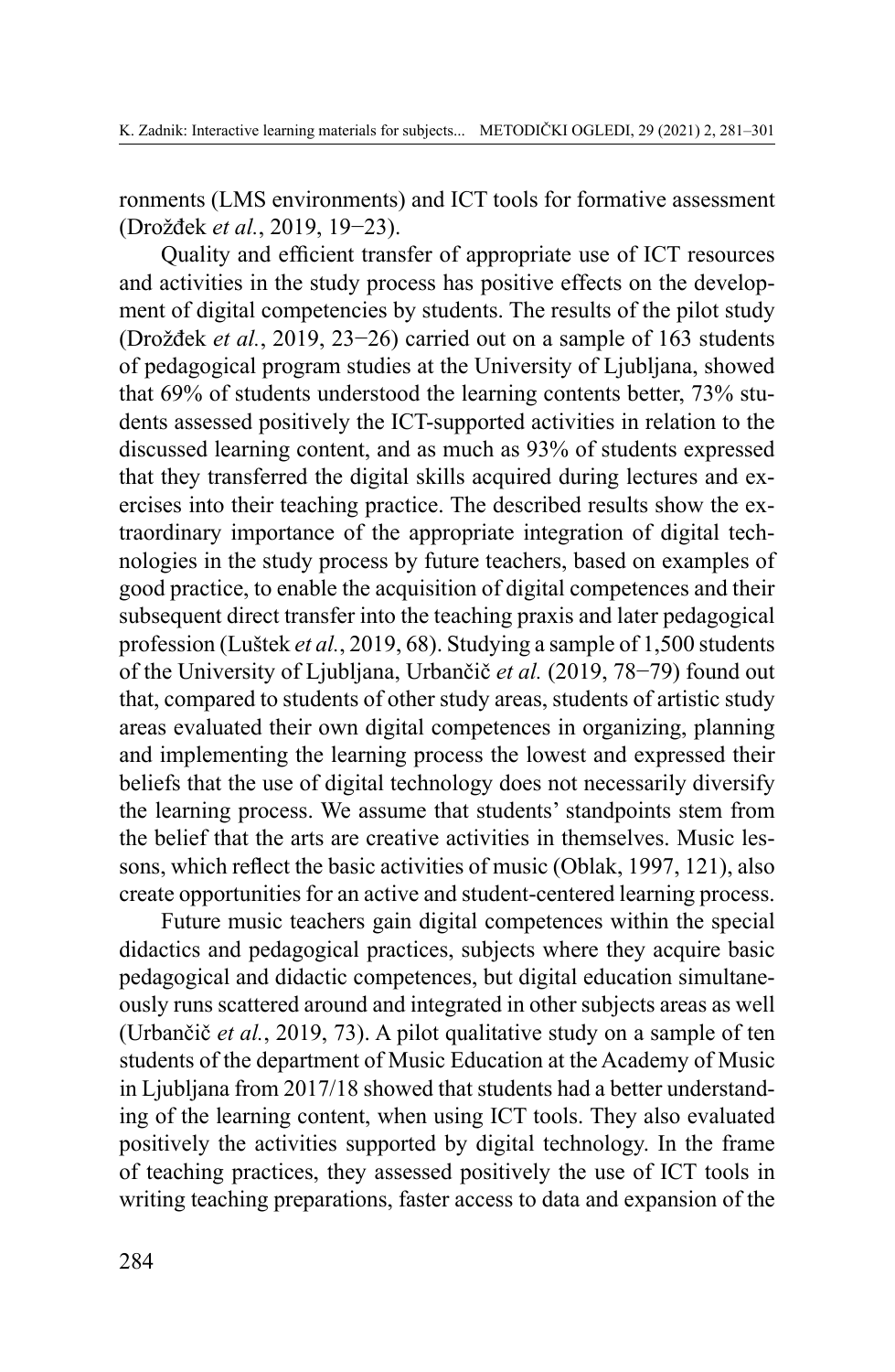discussed learning contents with ICT. As a disadvantage, they pointed out the loss of data due to inadequate storage, thwarted access to online resources, and excessive use of digital technology. Regarding the learning process, they stressed the danger of loss of active learning forms associated with basic music activities. The results of the study also showed that students choose the appropriate ICT tools and activities according to the technological capabilities of learning environments, and it was also found that students focused more on the digital technology and less on innovative didactic approaches to learning and teaching supported by ICT (Rotar Pance and Bohak Adam, 2019, 275).

Digital technology has become an integral part of the Slovenian music-school education, and represents an important support and didactic tool for teachers and pupils in music education. A study carried out in 2016 which examined the use of ICT in music-school education (Valant, 2016, 233) on a sample of 110 teachers showed that teachers mostly used digital technology in blended forms of teaching and learning to listen to recordings (93.3%), use metronome applications (51.4%), and record music performing within the learning process (49.5%). Kolman (Kolman and Rugelj, 2019, 84, 85) who studies classical forms of strings instrumental teaching supported by digital technology, emphasizes the importance of blended forms of violin and viola teaching, since those forms offer new dimensions by using ICT resources and activities. He explains the advantages of blended forms of learning with the Meyer's theory of multimedia learning, which is based on different perceptual learning styles. In line with that theory, he uses the *Matc My Sound* (MMS) programme as a digital tool for assessing the intonation correctness of scale-playing performance.

Until recently, digital technology has been an important support in traditional forms of teaching and learning. The full transition to distance learning and teaching, after the first pandemic outbreak, launched the use of ICT as the only possible form of implementation of the learning process at individual instrumental lessons and Music Theory and Solfeggio group lessons. Distance learning can be implemented synchronously (simultaneously) via live videoconference, or asynchronously via printed or recorded instructions, audio and video displays, video lectures, transmitted programmes and applications for monitoring the accuracy of intonation and rhythmical performance, piano/mu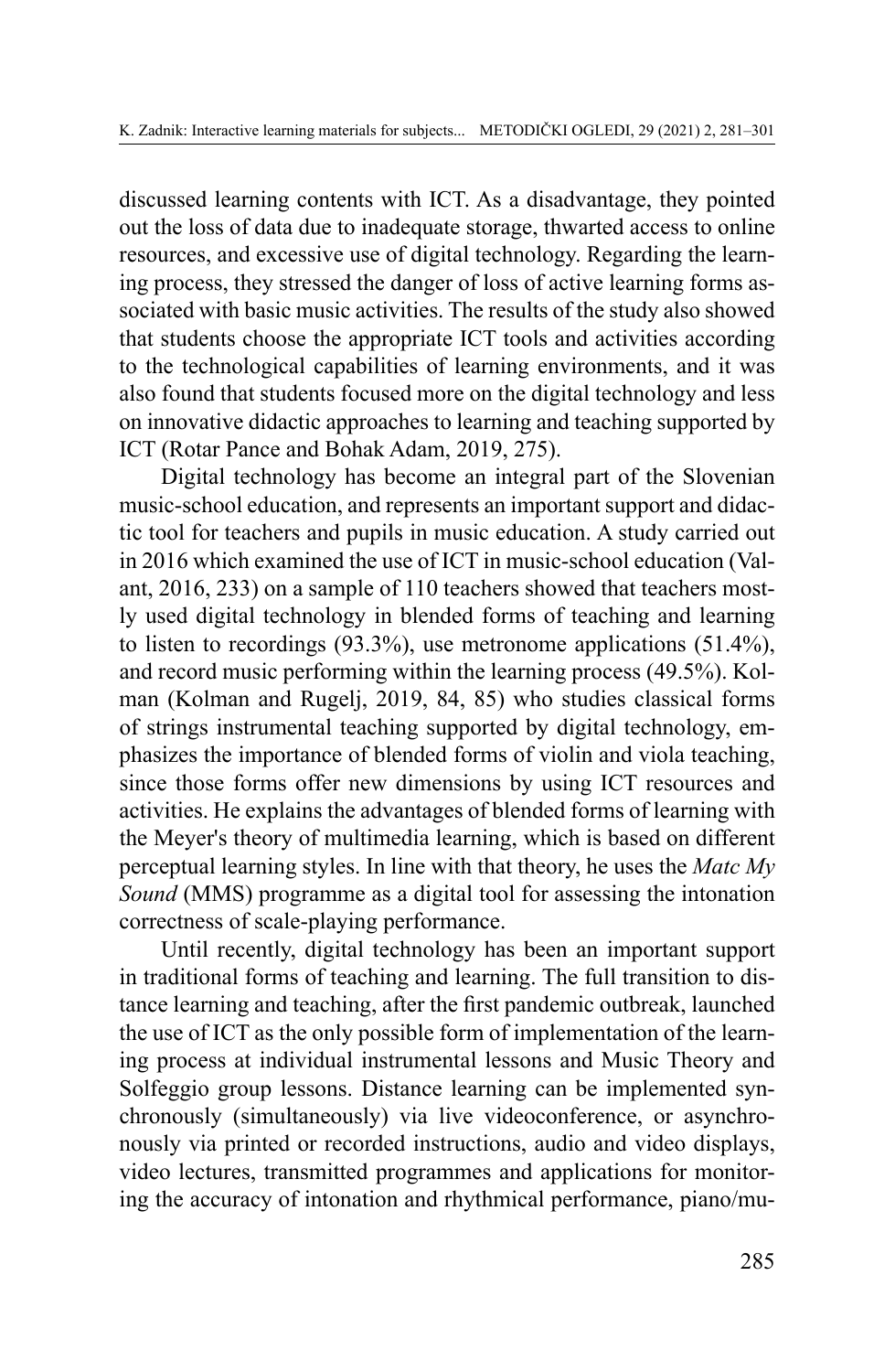sic matrices for singing accompaniment, hyperlinks to online resources and music libraries, as well as virtual portals for teacher-student, student-student interaction (Deverich, 2012, 16, 17). The results of a study, conducted after the first pandemic outbreak, on a sample of 238 instrumental teachers from all Slovenian regions showed that teachers mostly taught in the form of synchronous distance learning in combination with the use of videos/audio recordings, e-communication, and the least through telephone conversations (Šimunovič, 2020, 30).

Since the above mentioned study was conducted among teachers of individual instrumental areas, the question of distance learning forms arises regarding the group subjects Music Theory and Solfeggio. Unlike instrumental lessons, which predominantly support individual learning forms, Music Theory and Solfeggio emphasize collaboration in group music making, within which, consequently, social interactions and development of social skills are initiated. Both subjects are independent, compulsory and equivalent to individual instrumental areas. With their specific characteristics and musical activities, they promote holistic (musical) development, and establish a bridge toward musical art and culture. Achievement of learning objectives takes place within the five basic activities: solfeggio, performing and interpretation of examples from the music literature, listening, creating, music-theoretical and formal knowledge. These activities, that reflect the core areas of music, encourage the active role of pupils and support pupil-centered education. After the first outbreak of the pandemic, the traditional approaches were replaced by didactic approaches using ICT tools and virtual learning environments at both subjects. Teaching practice showed that teachers of both group subjects initially conducted asynchronous forms of distance learning, a type of learning in which the student and teacher do not communicate directly in real-time, with the support of interactive learning materials. Interactive learning materials or interactive multimedia learning materials – hereinafter we will use the term 'i-learning materials' – are considered as online learning worksheets (Gerlič, 2006, 34; Ampa, 2015, 56), interactive videos, presentations and animations (Drožđek *et al.*, 2019, 18).

The main goal of our research was to discover how and with which digital tools did active teachers and students achieve learning objectives with i-learning materials in asynchronous forms of distance learning.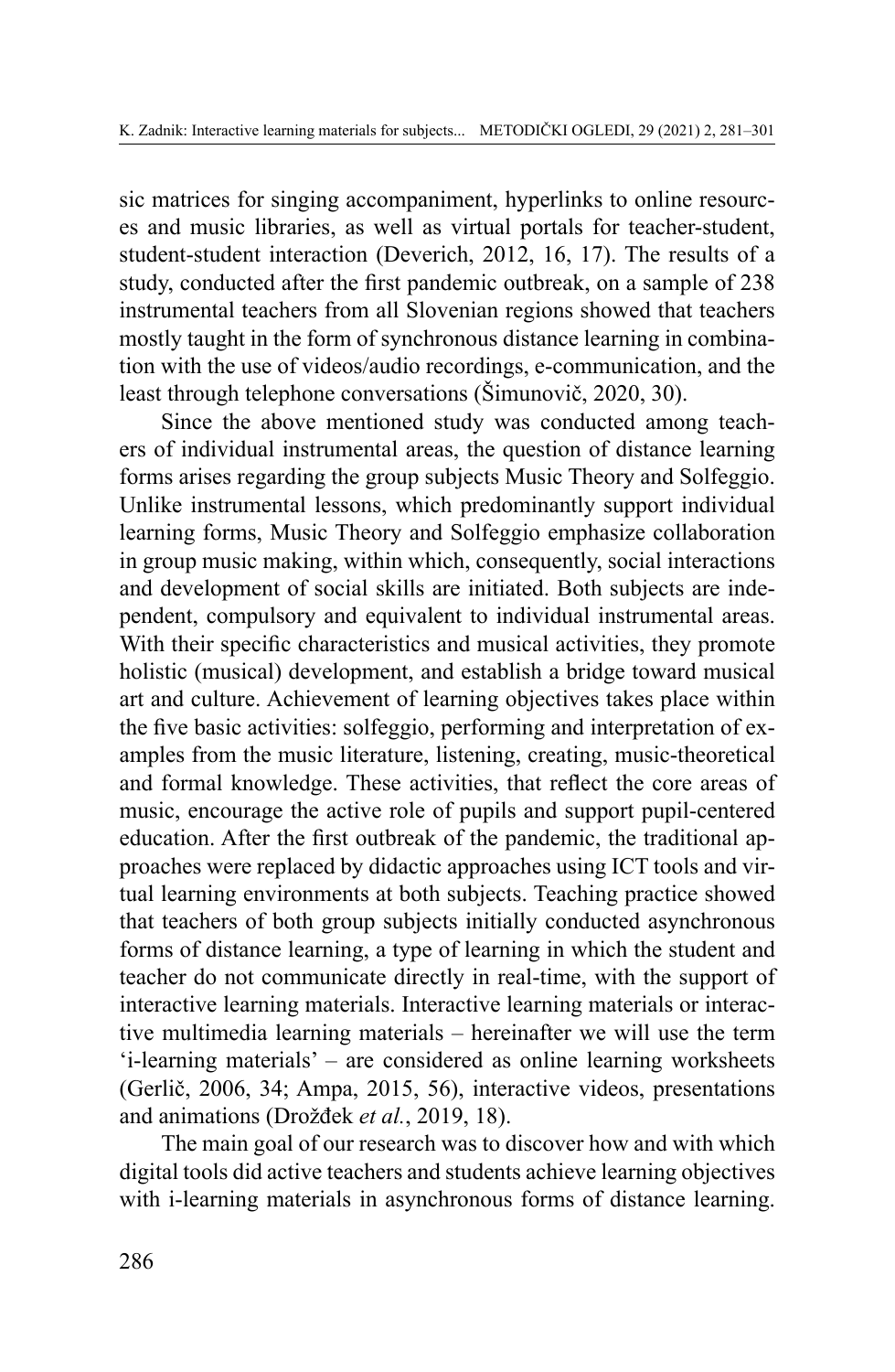On this basis, we comparatively determined the presence of innovative didactic approaches with the support of ICT as well as evaluated the competence of students and active teachers in the appropriate use of digital technologies at group subjects Music Theory and Solfeggio in primary music school. To that purpose, the following research questions were set:

- 1. What formats of i-learning materials were used in asynchronous distance learning forms by active teachers and students at the subjects Music Theory and Solfeggio?
- 2. Which ICT tools did active teachers and students use to achieve learning objectives?
- 3. Were there any differences in the innovative didactic approaches using ICT tools among active teachers and students?

# **Methods**

### *Research sample and description of the research*

The research sample included 16 students of the second-cycle master's study programme Music Education at the Academy of Music, University of Ljubljana, and 9 active teachers of Music Theory and Solfeggio in the Slovenian primary music school. On basis of the qualitative approach, we reviewed and analyzed 31 i-learning materials, of which 16 materials by students and 15 materials by active teachers.

During a three months-period of the first pandemic outbreak – from March to May 2020 – active teachers and students prepared i-learning materials for asynchronous distance learning. Teachers' i-learning materials were obtained in the open access website *Sodelov@lnica Music*, which was designed by the National Education Institute of the Republic of Slovenia for the purpose of publishing and exchanging i-learning materials among teachers of Music Theory and Solfeggio. I-learning materials of students were obtained in the *Didactic Laboratory* (*DIDlab GP*), a virtual classroom, which was designed for the purpose of conducting teaching practice at the Department of Music Education, Academy of Music in Ljubljana. Using the content analysis method of data collection, we analyzed 16 i-learning materials of students and 15 teachers' i-learning materials.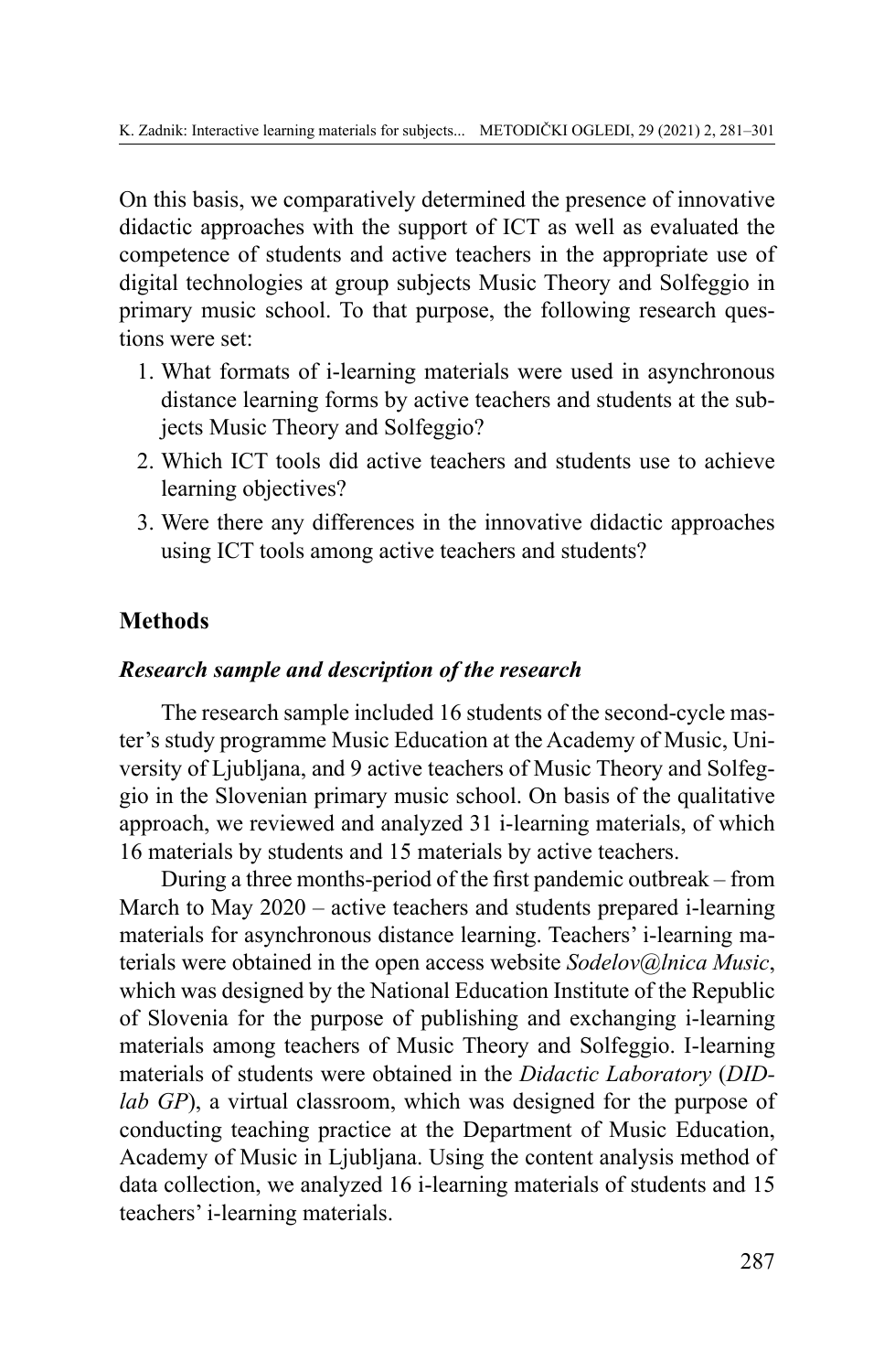#### *Research instruments, data collection and analysis*

Data collection was held from October to November 2020. Based on the content analysis method of data collection, three coding categories were formed representing salient thematic sets: 1) formats of the designed i-learning materials, 2) the use of ICT tools (resources and activities), and 3) the involvement of music activities in i-learning materials. The obtained data by individual categories were numerically processed and the results are presented as frequencies and frequency distributions  $(f\%)$ .

Research was conducted with a combined qualitative and quantitative approach. Qualitative approach was used for analyzing i-learning materials of active teachers and students. Using the content analysis method of data collection, we analyzed and evaluated the formats of i-learning materials, and the use of ICT tools to achieve learning objectives in the activity areas of both subjects. The obtained qualitative results were supported by descriptive statistics of frequencies and frequency distributions  $(f, f\%)$ , represented in tables and graphs.

#### **Results**

#### *I-learning materials' formats*

Graph 1 shows that teachers and students most frequently used a Word Document (67%) as the basic format for the production of ilearning materials, and to a lesser extent a PDF document (19%) and a PPT presentation (14%). Word Document was used in 80% by teachers and in 50% by students, PDF format was used in 6% by teachers and 31% by students, and PPT format was used in 13% by teachers and 18% by students. These were the primary source documents in which teachers and students gave instructions and assignments for pupils as well as wrote their own explanations of new subject matter. These formats were also the starting point for directing pupils to further use ICT resources and activities in order to achieve the learning objectives set. The analysis of i-learning materials showed that teachers and students did not use animations or video materials as the basic starting formats in the implementation of asynchronous distance learning.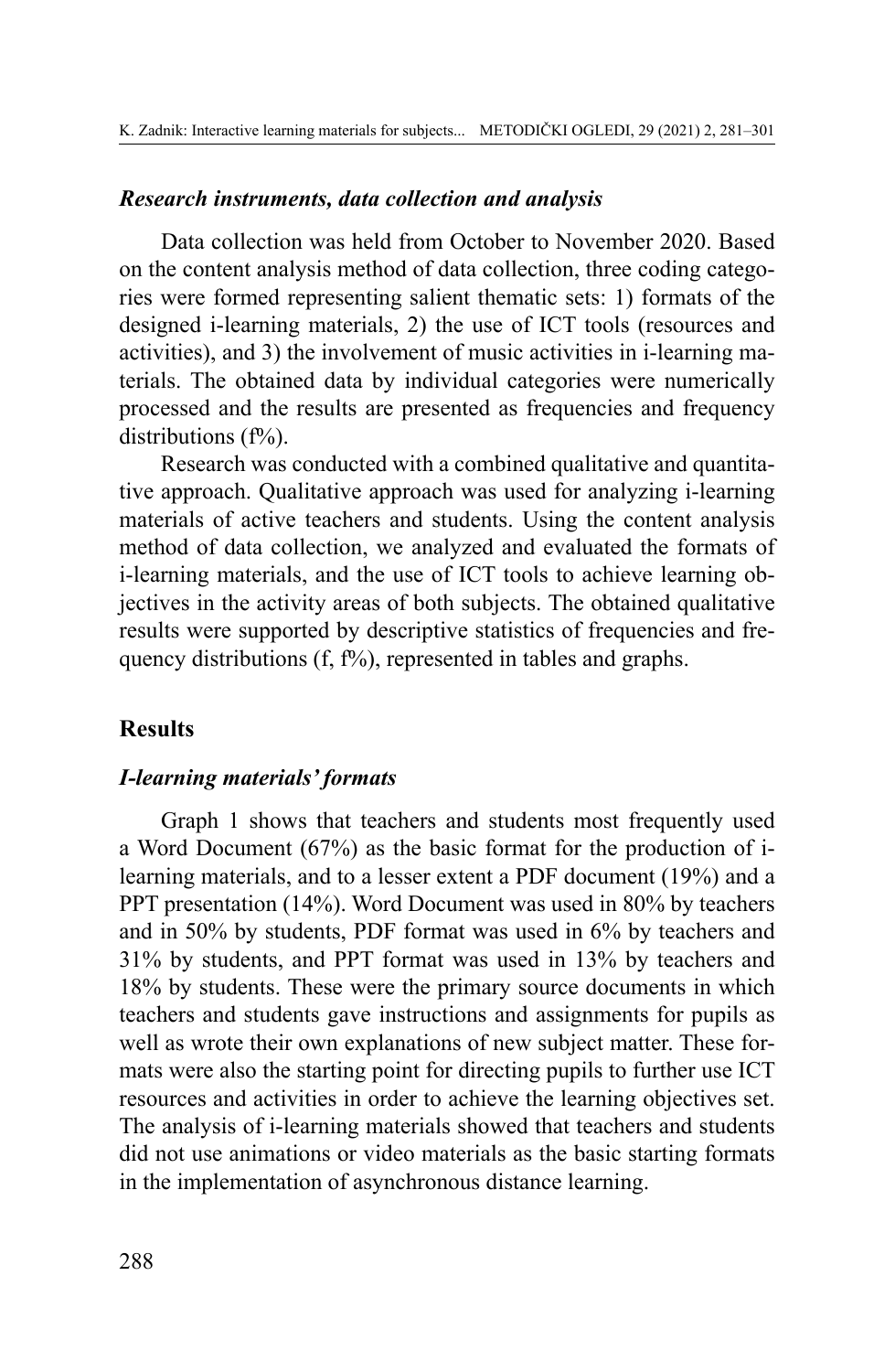**Graph 1.** Formats of the i-learning materials created by teachers and students



Formats of i-learning materials

Since Music Theory and Solfeggio include five basic musical activities to encourage the development of musical abilities, skills and knowledge, one of the research question aimed at examining what musical activities teachers and students included in i-learning materials to achieve the learning objectives of both subjects.

**Graph 2.** Music activities included by teachers and students



Music activities in i-materials

Teachers Students

Teachers Students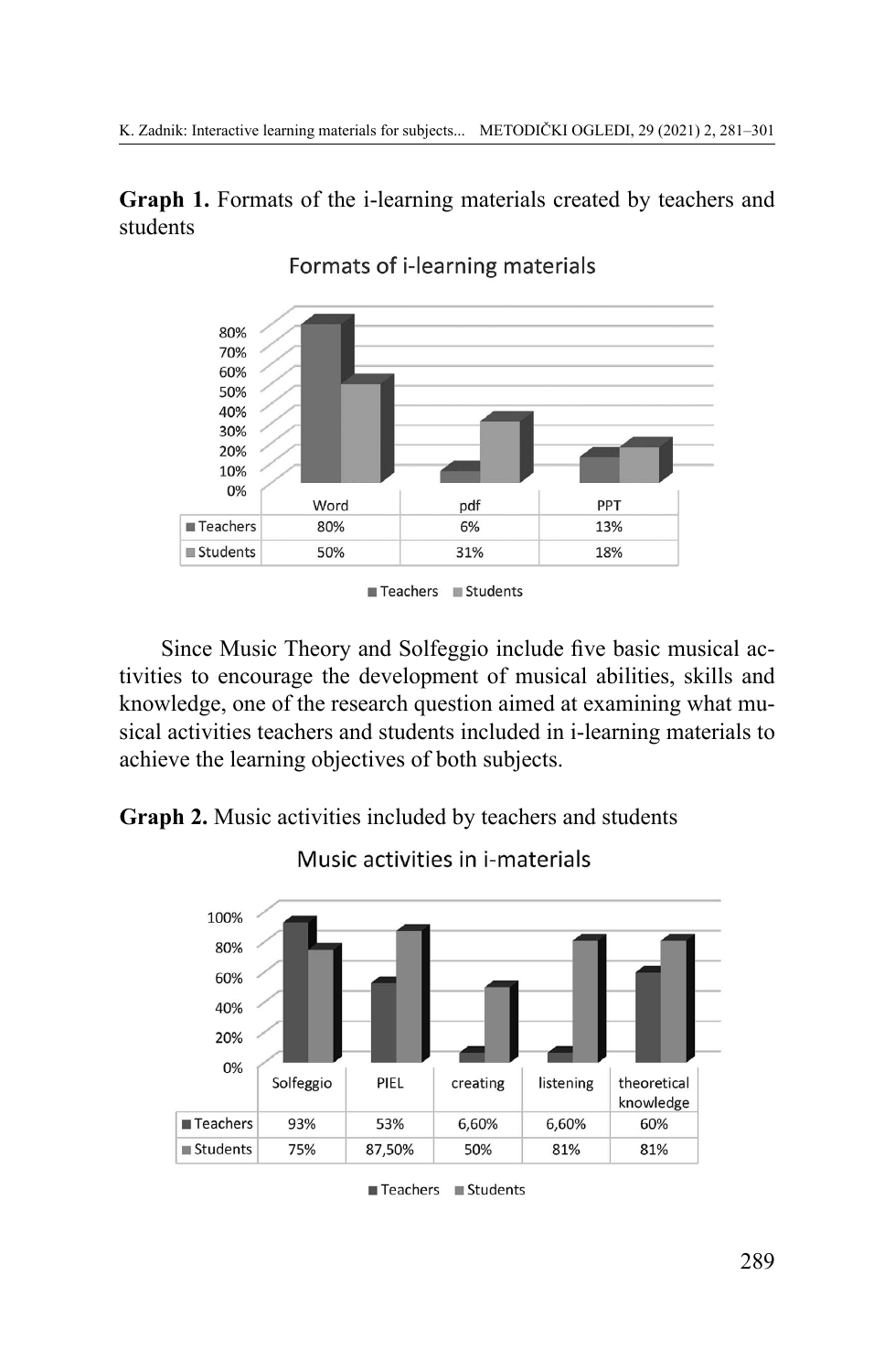In line with the Slovene music-didactic doctrine, teachers and students included various music activities envisaged by the curricula for the subjects Music Theory and Solfeggio. Graph 2 shows that, compared to teachers, students included all the planned activities in a more balanced way. The *solfeggio activity*, which is related to auditory perception and performance of musical examples and represents a cornerstone in the development of musical abilities, skills and knowledge, is associated to the activity *performing and interpretation of examples from music literature* (PIEL). In the latter activity, pupils deepen the preliminary training of the rhythmical, melodic and harmonic abilities as well as the ability of aesthetically performing (Zadnik, 2019, 106). The comparison of the included activities among teachers and students showed (Graph 2) that teachers mostly implemented the *solfeggio activity* (93%), while students dedicated more attention to the activity *performing and interpretation of examples from music literature* (PIEL, 87.5%). The obtained results were related to the fact that teachers used textbooks consistently, while students were encouraged to independently select the learning topics and consequently to independently select the music contents as well as activities and tasks for pupils. The content analysis of the teachers' i-learning materials showed that they mainly used the prepared worksheets to direct their pupils to the use of standard textbooks. It was also observable that in the cases of listening to music they directed them mostly to use the YouTube channel. The comparison of results also showed that students more likely included activities *listening* (81%) and *creating* (50%) than teachers (6.6%). Students also planned a slightly higher share of learning objectives in the area of music-theoretical and formal knowledge (81%). We assume that the result can be associated to the students' one-time preparation of ilearning materials in the frame of their teaching practice. On the other hand, the result of the teachers' planning of learning objectives in this area (60%) probably indicates the consideration of the pupils' processdevelopmental aspect and thus the gradual achievement of the learning objectives over a longer period.

The results are alarming for the activities *creating* and *listening*, since teachers included these activities in an extremely low proportion (6.6%). From this, the question arises, what are the barriers in conducting musical creativity and listening to music, and which reasons prevent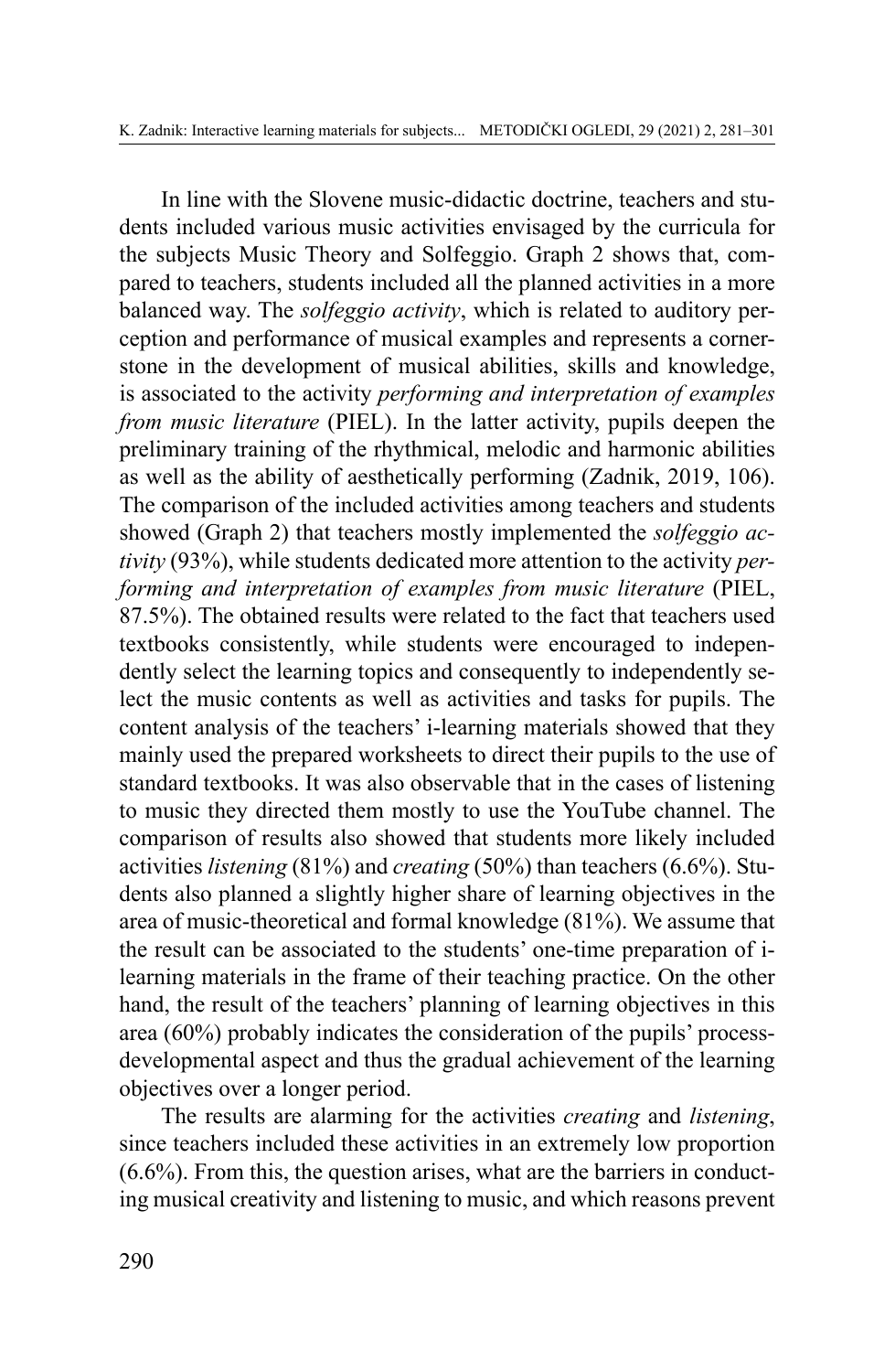the implementation of these activities in the learning process, without or with the support of ICT tools. In further analysis, we were interested in which ICT tools were used by teachers and students to achieve the planned learning objectives in individual activities.

# *The ICT tools used in achieving learning objectives*

**Graph 3.** The use of audio and video recordings



The use of audio/video recordings

Graph 3 shows that teachers and students prepared and included audio and video recordings for the planned activities, which appeared within the initial formats of the prepared i-learning materials. Students (87.5%) used the already posted video recordings on the YouTube channel more frequently than teachers (26.5%), as well they prepared their own recordings and publish them online in a slightly higher proportion (43.7%) compared to teachers (46.6%). Content analysis showed that teachers only prepared their own audio recordings of rhythmical and melodic exercises as well as music dictations, while students also prepared video recordings. Teachers posted their own audio recordings on the YouTube channel or the Google Drive storage, while students also posted them as part of PPT presentations and within the intended online classrooms. Video recordings created by students included demonstration of body relaxation exercises, breathing and singing exercises, learn-

<sup>■</sup> Youtube recordings own recordings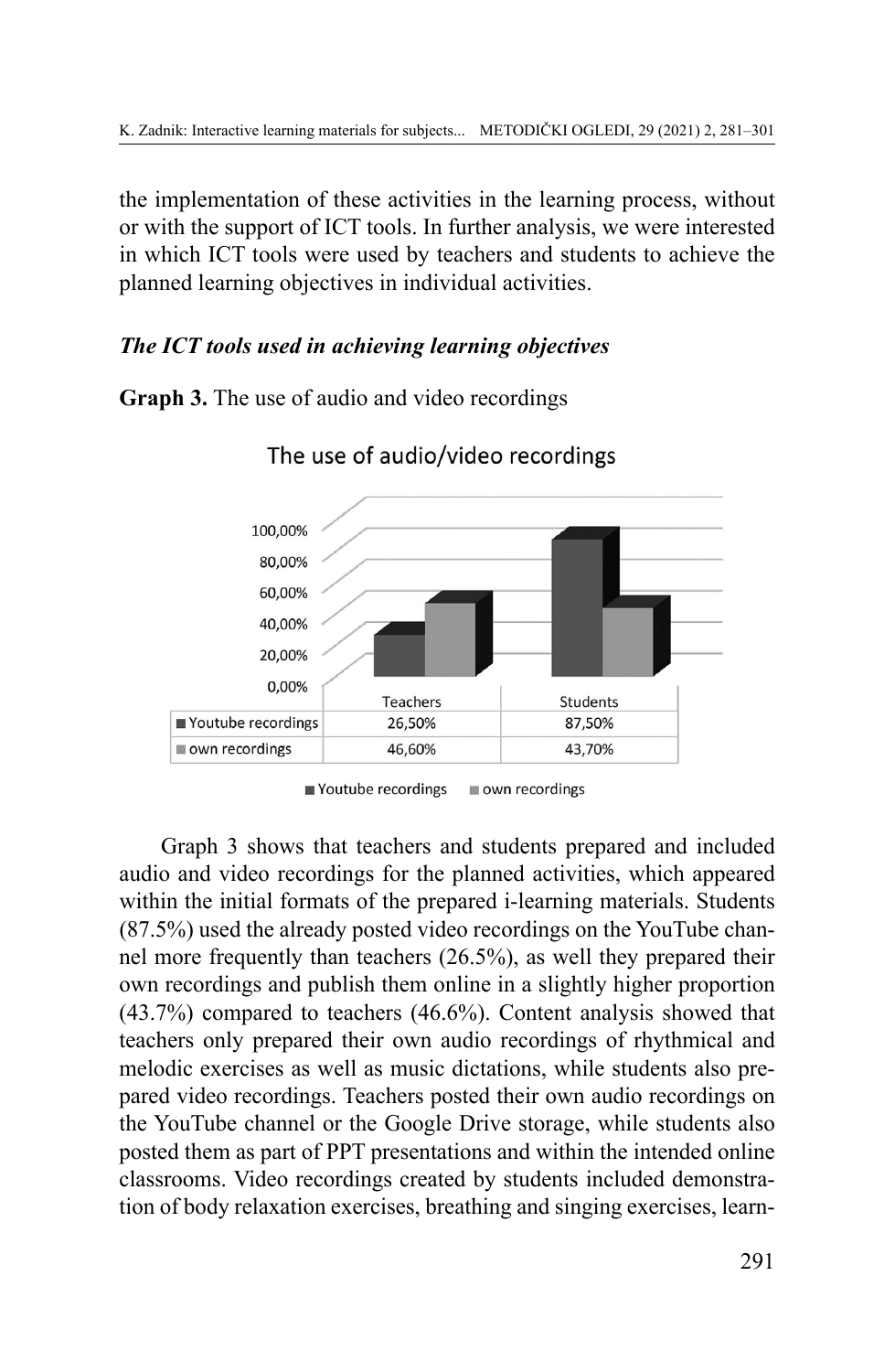ing rhythmical contents in a way of body percussion. Students' audio recordings were mainly related to the demonstration of music contents to pupils, the imitation method, (musical) piano matrices for at-home singing, training of the auditory perceptions (intervals, cords, scales) and identification of musical elements in the activity of solfeggio.

The comparison of the analyzed audio and video recordings showed that students gave pupils clear and concrete written instructions about how to use the recordings, while some teachers (33.3%) did not give any particular instructions. We noticed that in such cases teachers omitted the systematical didactic procedures in the area of rhythmical and melodic exercises, so the examples were performed according to the method of synchronous singing (along with the teacher), and not according to the standard procedures of the method of working with notation. With both, teachers and students, we occasionally missed a larger exploiting of recordings. The audio and video recordings indicated the possibility of upgrading i-learning materials with the partial or full inclusion of video lectures. Video lectures are an appropriate support in distance learning approaches, namely, in the sense of addressing pupils in the context of new subject matter. The results show that only one student planned to conduct a lesson in the synchronous form of distance learning via videoconference (Zoom) with prior flipped learning approach.

**Graph 4.** ICT tools used in the planned activities among teachers and students



# ICT tools used in activities

Teachers Students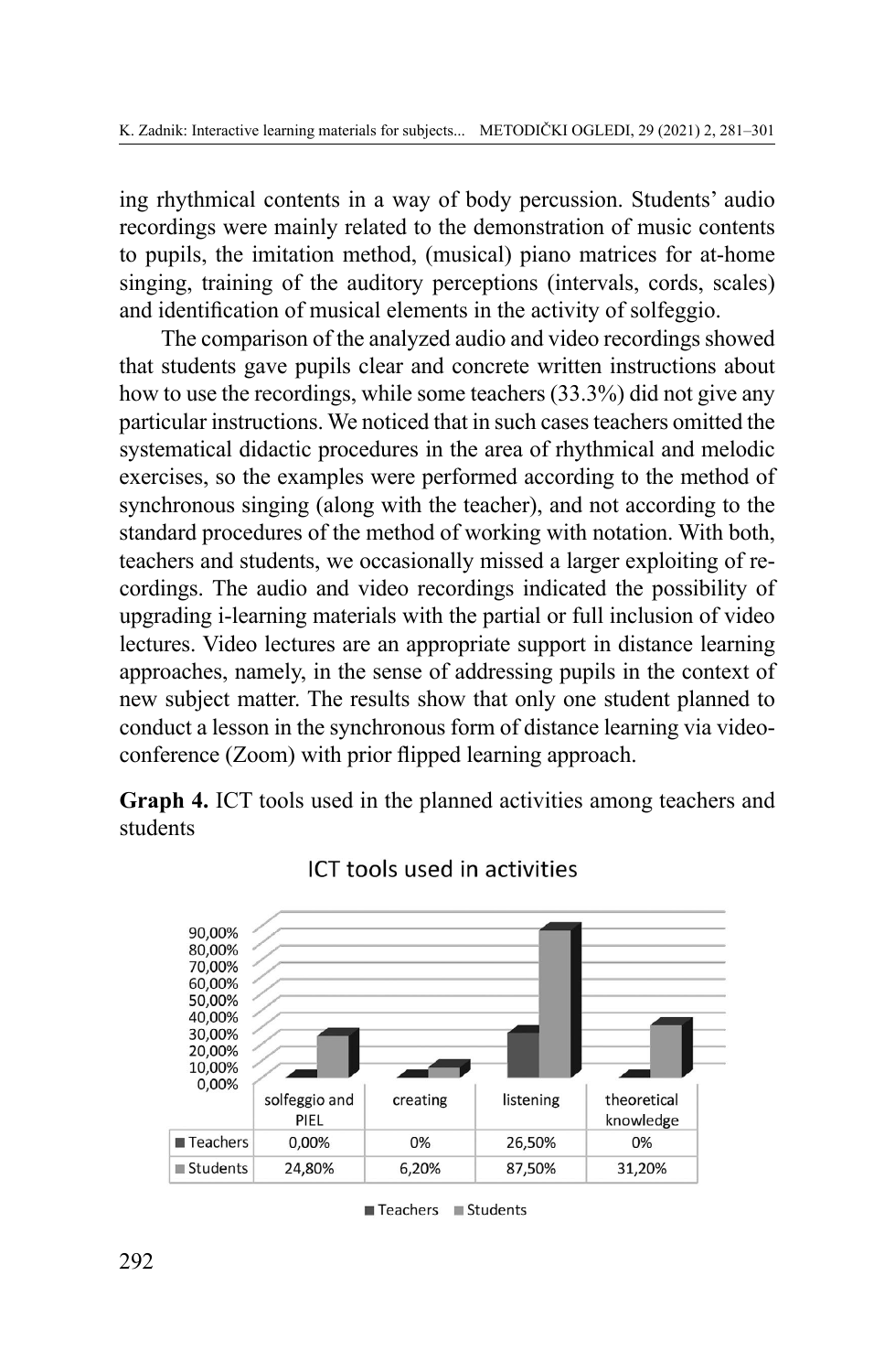Graph 4 shows that teachers used ICT tools to achieve learning objectives only in the activity *listening to music* (26.5%), while students directed pupils to use ICT tools in other musical activities as well. With the content analysis method of data collection, we found out that students chose diverse ICT tools according to the musical activities planned. *Metronomeonline.com* was used in 6.2% for training steady metric pulse and the accuracy of rhythmical contents; the application S*ightReading Mastery* was used in 6.2% for checking the accuracy of music performing/singing; *Musictheory.net* was utilised in 6.2% for training the auditory-analytical perceptions in the harmonic area (intervals, chords); the application *H5P* was utilised in 6.2% for training the auditory-analytical detection of the different modes. Students used the *MuseScore* application in 6.2% to encourage improvisation of the rhythmical and melodic contents at the activity *creating.* For consolidating the music-theoretical knowledge and definitions, the Slovenian application *Glossary of Music Theory* was utilised in 12.5% along with the application *H5P,* in 6.2%, and application *Kahoot,* in 12.5%. In the majority of cases, the previously mentioned web applications were openly available, and since most of these were in the English language, students prepared the instructions for the pupils in the Slovenian language.

The differences among teachers and students in using ICT tools stem from the fact – as indicated by the content analysis of i-learning materials – that 86% of teachers, within the previously presented basic formats, directed their pupils to the use of textbooks, while only 19% of students included the use of textbooks in i-learning materials. We assume that teachers' focus on the textbook use led to the lower utilization of ICT resources and activities in achieving learning objectives. Beside that, the results pointed out that both, teachers (40%) and students (37.5%), planned homework for pupils, with which they obtained feedback about each individual's musical progress. Compared to teachers (6.6%), students (37.5%) focused more often on preparing homeworks with the support of digital technology, namely, recordings of pupils' musical performances. The obtained results indicate the tendency of formative assessment of pupils' musical development by teachers and students (Kavčič Pucihar, 2019, 130). With regard to that result, the question whether pupils have developed digital skills to perform tasks with ICT support was raised.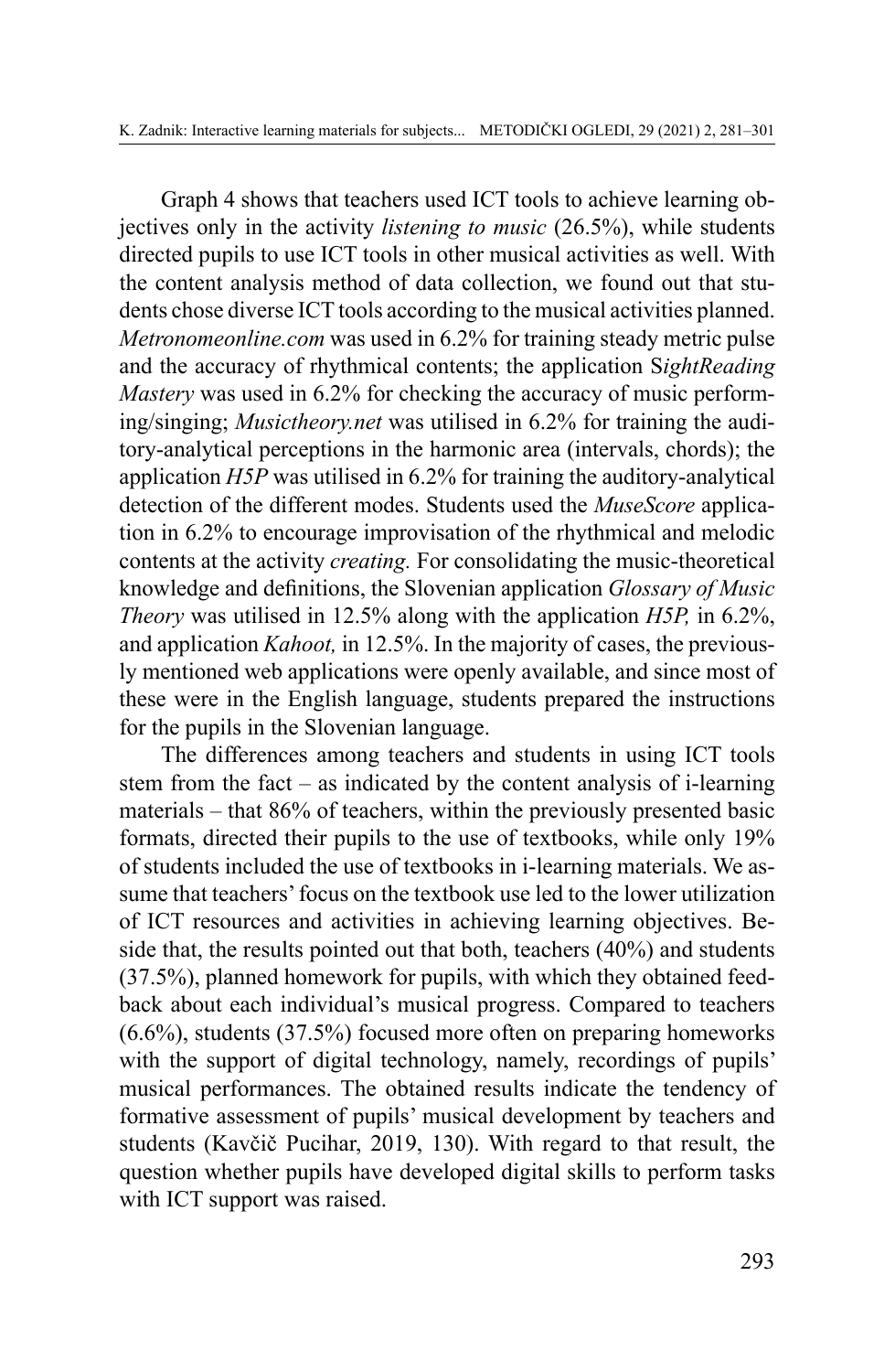## *Innovative didactic approaches using ICT tools by teachers and students*

By analyzing the content of i-learning materials, we discovered that teachers and students planned to achieve learning objectives in all five basic activities of the subjects Music Theory and Solfeggio. The comparison of the quantitative results showed (Graph 2) that students included all five activities in a much more balanced way than teachers. The obtained results show that teachers included activities *listening* (6.6%) and *creating* (6.6%) in the lowest proportion. Even though the results indicate that students included both activities (creating in 50%, listening in 81%) in a higher proportion than teachers, we have to stress that the share of the *creating activity* was the lowest also among students. The obtained results suggest that teachers and students follow the principles of the Slovenian music didactics, however, teachers mainly dedicate their attention to the *solfeggio activity* in the learning process. Solfeggio is a fundamental starting point activity in the acquisition of musical images in the rhythmical, melodic and harmonic areas, and is a key factor for understanding of musical theoretical concepts and definitions (Zadnik, 2019, 101). As regards the lowest results in achieving the learning objectives at the *creating* activity, we can assume that there is still a high presence of the prevailing concept of using the method of working with notation as a key starting point in the acquisition of musical abilities, skills and knowledge (Zadnik, 2019, 126,127).

The results (Graph 4) also reveal a lower use of ICT tools in achieving learning objectives in the individual activities. We noticed a slightly higher use of ICT in the *listening activity*, while these tools were used less in other activities (by students) or were not used at all (by teachers). We found that both teachers (46.6%) and students (43.7%) prepared their own audio or video recordings to achieve the planned learning objectives in the activities *solfeggio* and *performing and interpretation of examples from the music literature.* By reviewing and analyzing the recordings' contents, we concluded that such recordings could be an excellent starting point for guiding and directing pupils in the case of asynchronous distance learning. The analysis also showed that recordings have a great potential in introducing and explaining new learning contents. They could be used to address pupils as well as communicate instructions and demonstrate various music presentations for pupils.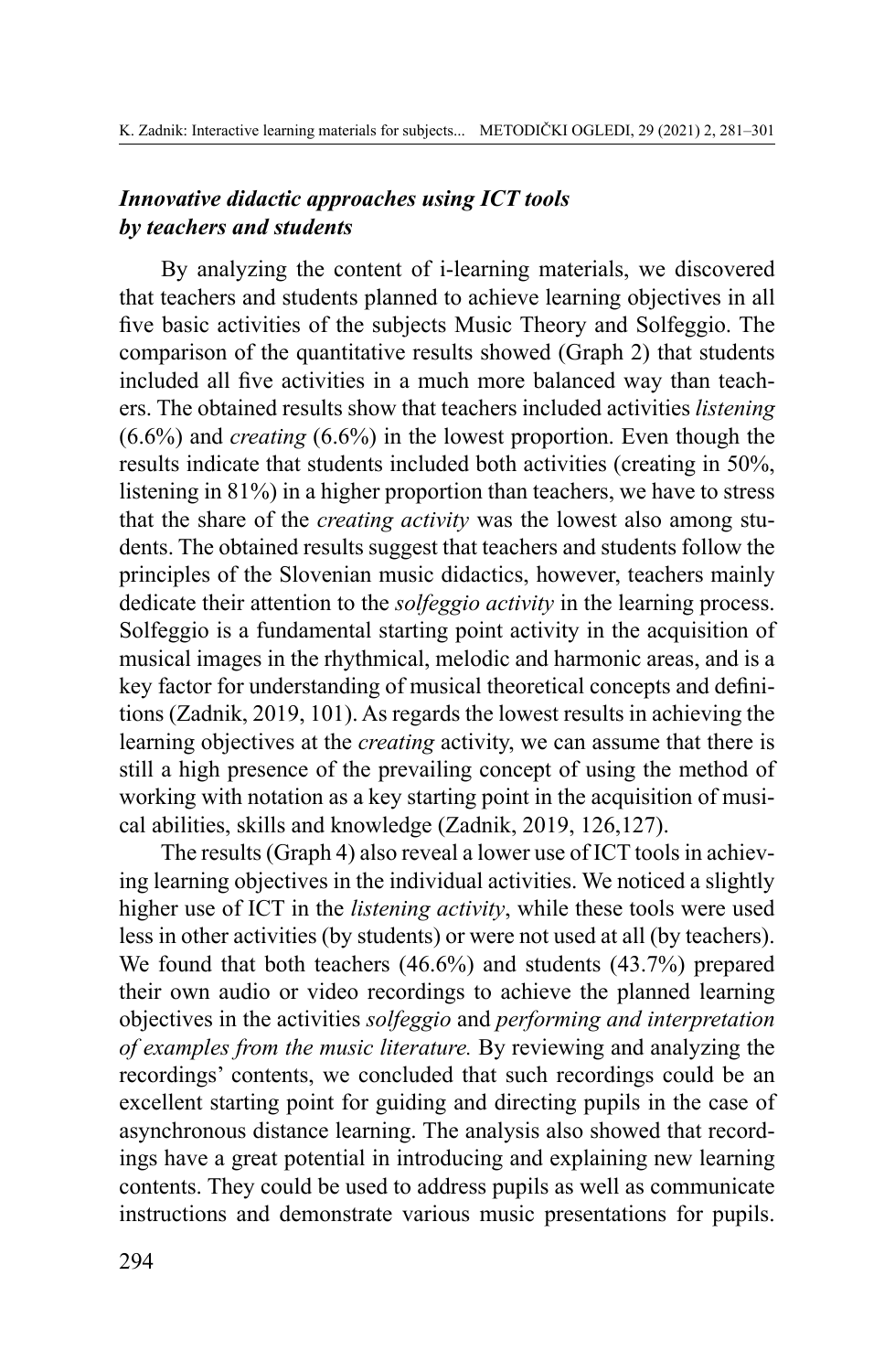Recordings create a feeling of direct contact in a teacher-pupil relation, which creates, especially in the youngest pupils, a feeling of a direct social connection and consequently a higher motivation for schoolwork.

### **Discussion**

The comparison between teachers and students in their use of didactic approaches including ICT tools to achieve learning objectives showed that students included such approaches in a higher proportion, while teachers mostly followed the traditional teaching approaches by using the regular textbooks. We assume that teachers directed their pupils in ustilising the textbooks due to the fact that the textbook is a key learning material for the pupil (Winkler Kuret, 2006, 13). It encompasses key information related to musical concepts and definitions, as well as musical contents and activities supporting the development of the fundamental musical abilities, skills and knowledge. The differences between the use of innovative, ICT supported didactic approaches between teachers and students stem mainly from the fact that students were encouraged to prepare i-learning materials for their preferred learning units in relation to the learning objectives in the curricula of both subjects. Students were stimulated to use a wide range of ICT recourses, activities and tools in achieving planned learning objectives, beside or separately from the regular Music Theory and Solfeggio textbooks. Even though the results show a higher level of use of digital technology among students, we have to stress that in both groups traditional teaching approaches prevailed, similarly as in the classical type of classroom teaching.

In distance learning and teaching, didactic competences related to the knowledge and appropriate use of digital technology for achieving learning objectives are emphasised. The forms of using digital technology in asynchronous distance learning differ from the use of ICT tools in classical teaching in the classroom. With these forms of teaching and learning there are needs for 1) pupils' empowerment for an effective use of digital technology in the learning process, 2) the promotion of the active learning forms by the pupil-centered approach, and 3) the consideration of the individualization and differentiation didactic principles in supporting a greater learning personalization (Flogie and Aberšek,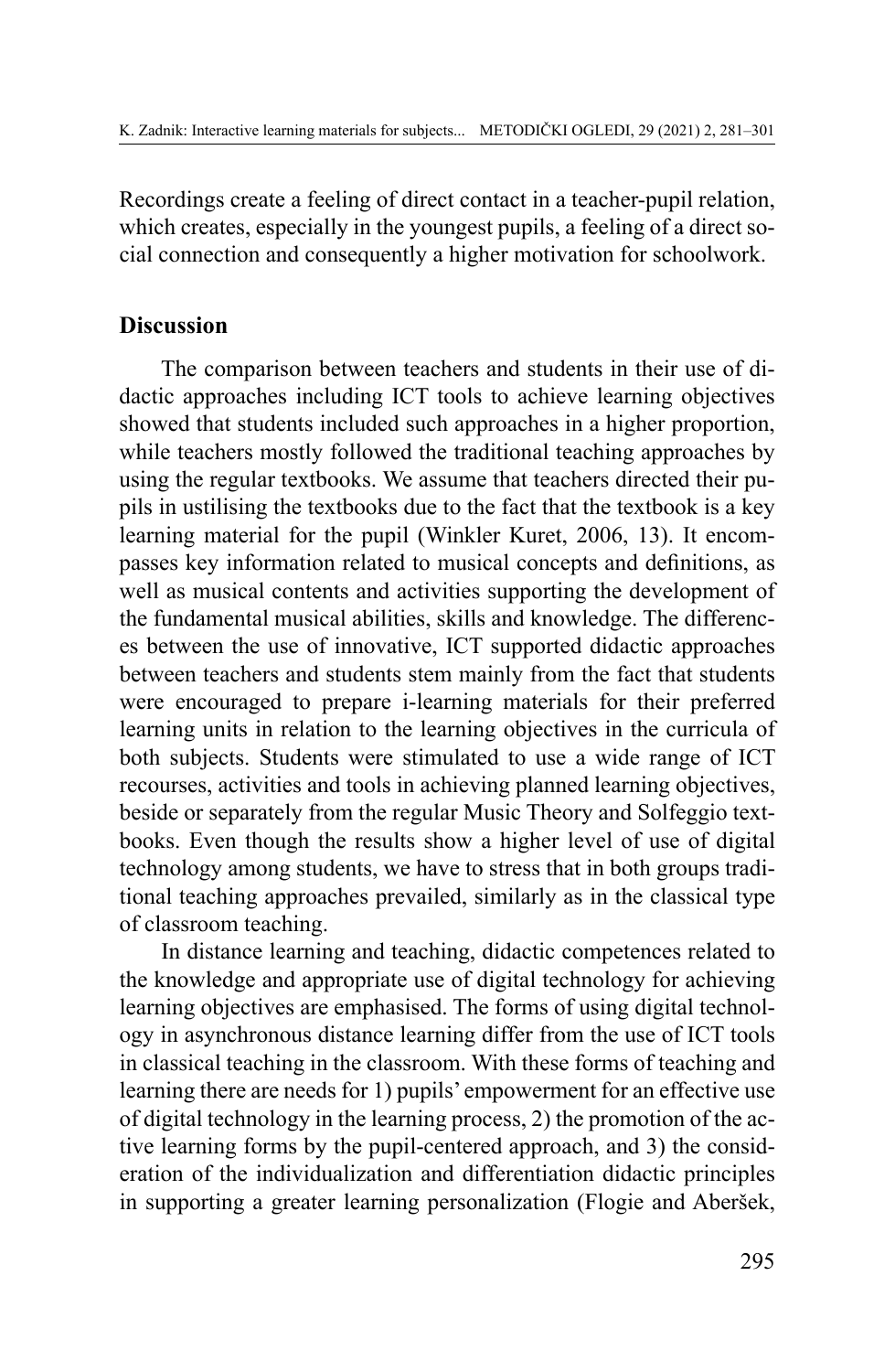2019, 19). The research revealed that teachers and students particularly promoted individual learning forms, while individualized tasks to support different pupils' needs in way of providing principle personalization, were not present. Thus, the constructivist learning approach, based on one's own experience, (Savage, 2007, 73), as well as collaborative learning approach (Rossing *et al.*, 2012, 3) that would support the holistic development of musical abilities, skills, and knowledge, were omitted. In an experimental study of 10- to 11-years-old pupils in primary school, Lango (2011, 137, 139, 140, 154) identified positive effects of using ICT in the learning process on the pupils' motivation and progress in the development of rhythmical and melodic pitch. The above mentioned findings raise the following questions in relation to the present research 1) how did the created i-learning materials address and motivate pupils for learning, and 2) were pupils able to use ICT tools to fulfil the planned tasks and activities, since Lango (2011, 164, 181) confirmed the lack of proper ICT use by pupils and different levels of their digital and music literacy.

The fundamental aim of music education in the primary music school is that pupils gradually acquire basic music-theoretical and formal knowledge as well as develop the ability of functional musical literacy. Musical literacy, which encompasses the development of musical images, in the form of inner hearing, as well as knowledge, in the sense of understanding musical concepts and definitions, develops from musical experiences to a gradual acquisition of musical abilities, skills and knowledge. Since music is an auditory art, learning music should be supported by various perceptual learning styles, such as auditory, visual, and motor (kinesthetic) learning styles (Tomić, 2003, 72, 73). According to the Mayer's theory (2013, 170), which largely confirmed the cognitive model of learning by multimedia, the question arises in relation to the present research, if and how i-learning materials supported different learning modalities by pupils in asynchronous form of distance learning. The analysis of i-learning materials confirmed that both teachers and students promoted all learning modalities, even though the question regarding pupils' response to the planned activities, by which teachers promoted active kinesthetic forms of learning as key form of musical learning, remains open. The research results, carried out by instrumental teachers in the primary music school, showed (Šimunovič,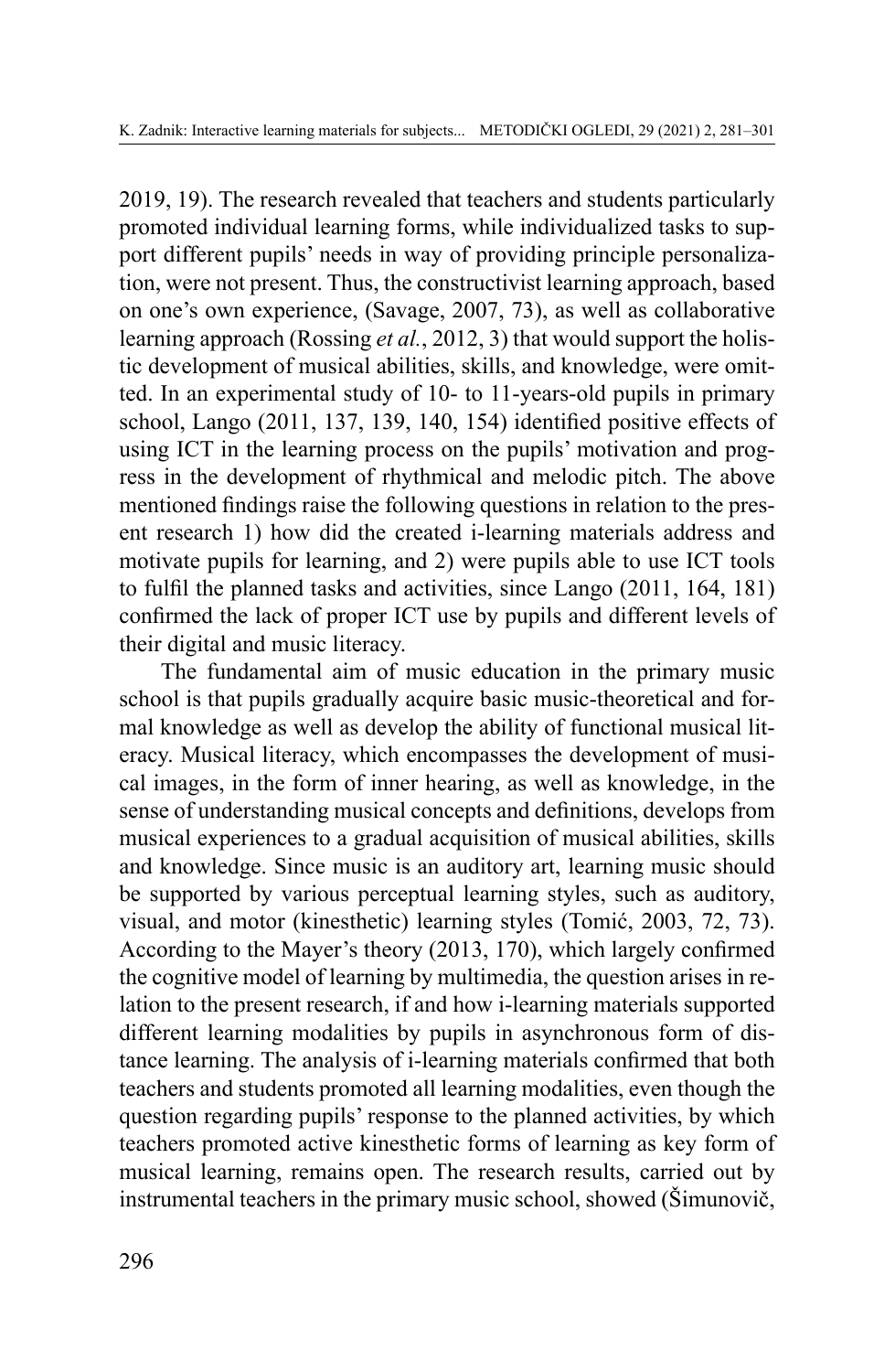2020, 33) that teachers reported shortcomings brought about of distance learning, especially in the areas of group music making, musical performances, body posture, intonation, interpretation and quality of sound as well as technical performance. The acquired research results require further studies to answer the open questions of distance learning at Music Theory and Solfeggio.

### **Conclusion**

The content analysis of didactic approaches, examined through the instructions and tasks for pupils, showed predominantly traditional teaching approaches, while the presence of innovative didactic approaches using ICT was low. With the content analysis, learning materials could be mainly classified in the category of e-materials. The findings show that both teachers and students focused on digital technology, and less so on the didactic approaches using ICT (Rotar Pance and Bohak Adam, 2019; Norman, 1993, in Mayer, 2013, 166), with which the pupils' needs and pupil-centered approach would be considered. The pupil-centered approach with the appropriate use of ICT could encourage the development of metacognitive learning and self-regulatory learning as key factors in the development of musical abilities, skills and knowledge (Kavčič Pucihar, 2019, 105, 111). On the contrary, Šimunovič (2020, 33) found that the transition to distance learning by individual instrumental teaching supported new teaching strategies, increasing self-regulation of learning in terms of independence, selfcontrol, self-criticism and self-awareness by pupils. These results are crucial for further directions in training of active teachers and students in the area of digital competences and their appropriate use in learning and teaching processes at the Music theory and Solfeggio group subjects. Teachers' knowledge about the adequate digital technology and its appropriate use in relation to the didactic approaches, supported by the principles of systematization and continuity in the asynchronous learning, will contribute to effective forms of music learning. The research, conducted after the first wave of pandemic outbreak, reveals the needs for specific training for teachers and students which would acquaint them with the specific ICT tools for the realization and qualitative implementation of musical activities. The research results are an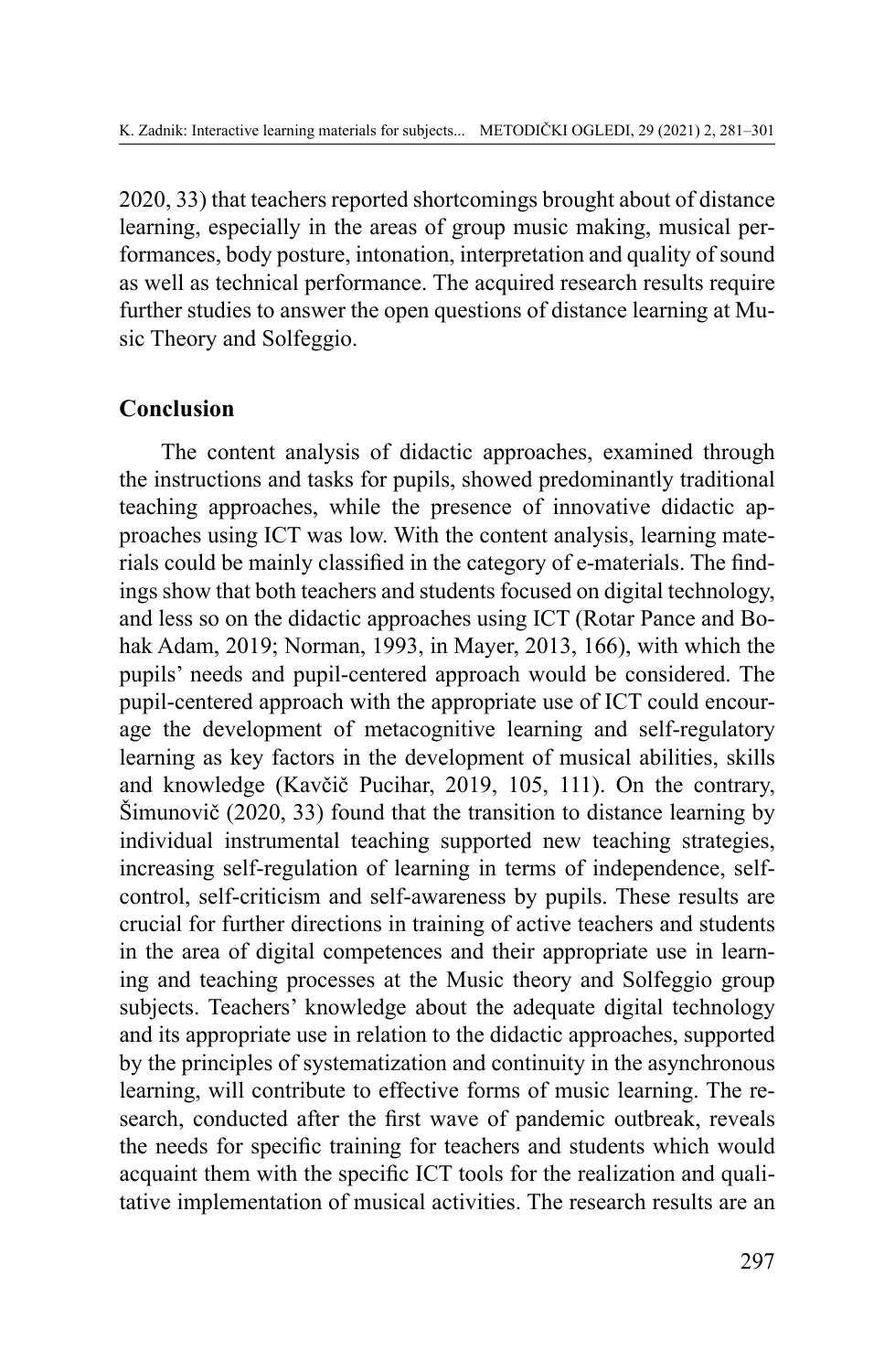important starting point for further reflections about concrete solutions in the area of digital literacy development in terms of adequate training of teachers as well as educational settings of students. Due to the small research sample and the particular period of collecting data (the first three months after the outbreak of the pandemic), the present research also has its limitations. The obtained results could not be generalized to the entire population of the Slovenian teachers and students. Thus, there is a need for further studying of the active teachers' and students' specific needs regarding the discussed topic, as well as to identify the effects of distance learning on pupils' learning outcomes.

### **References**

- Akademija za glasbo, Univerza v Ljubljani (2020), Didaktični laboratorij Glasbena pedagogika. Available at: [https://ucilnice.arnes.si/course/view.](https://ucilnice.arnes.si/course/view.php?id=29167) [php?id=29167](https://ucilnice.arnes.si/course/view.php?id=29167) [20 July 2021]
- Ampa, Andi Tenri (2015), ''The Implementation of Interactive Multimedia Learning Materials in Teaching Listening Skills'', *English Language Teaching*, 8(12), pp. 56−62. Available at: [https://files.eric.ed.gov/fulltext/EJ1084334.](https://files.eric.ed.gov/fulltext/EJ1084334.pdf %5B27) pdf [\[27](https://files.eric.ed.gov/fulltext/EJ1084334.pdf %5B27) April 2021] https://doi.org/10.5539/elt.v8n12p56
- Deverich, Robin Kay (2012), ''Distance learning for strings'', https://violinonline. com/. Available at: [https://www.violaonline.com/images/distance/Distance\\_](https://www.violaonline.com/images/distance/Distance_Learning _Strategies_for_Strings.pdf) Learning Strategies for Strings.pdf [27 May 2021]
- Drožđek, Sara; Luštek, Anja and Rugelj, Jože (2019), ''Večpredstavna učna gradiva za boljše usposabljanje učiteljev'', in: Rugelj, Jože; Ferk Savec, Vesna (eds.), *Inovativna didaktična uporaba informacijsko komunikacijske tehnologije v študijskem procesu*, pp. 11−33. Available at: [https://repozitorij.uni-lj.si/Do](https://repozitorij.uni-lj.si/Dokument.php?id=123308&lang=slv)[kument.php?id=123308&lang=slv](https://repozitorij.uni-lj.si/Dokument.php?id=123308&lang=slv) [27 May 2021]
- Flogie, Andrej and Aberšek, Boris (2019), *Inovativna učna okolja – vloga IKT*, Maribor: Zavod Antona Martina Slomška. Available at: [https://en.calameo.](https://en.calameo.com/read/0058307531fae8501fad2 %5B15) [com/read/0058307531fae8501fad2](https://en.calameo.com/read/0058307531fae8501fad2 %5B15) [15 July 2021]
- Gerlič, Ivan (2006), ''Konceptualno učenje in interaktivna učna gradiva'', *Organizacija*, 39(8), pp. 472−474. Available at: [https://core.ac.uk/download/](https://core.ac.uk/download/pdf/229637502.pdf %5B10) [pdf/229637502.pdf](https://core.ac.uk/download/pdf/229637502.pdf %5B10) [10 July 2021]
- Gerlič, Ivan (2013), *Informacijsko komunikacijske tehnologije v slovenskih osnovnih šolah: stanje in možnost*, Ljubljana: Ministrstvo za izobraževanje, znanost in šport.
- Jedrinović, Sanja; Bevčić, Mateja; Rugelj, Jože and Ferk Savec, Vesna (2019), "Aktivni pouk in uporaba IKT v procesu učenja in poučevanja", in: Rugelj, Jože; Ferk Savec, Vesna (eds.), *Inovativna didaktična uporaba informacijsko komunikacijske tehnologije v študijskem procesu*, pp. 33−53. Available at: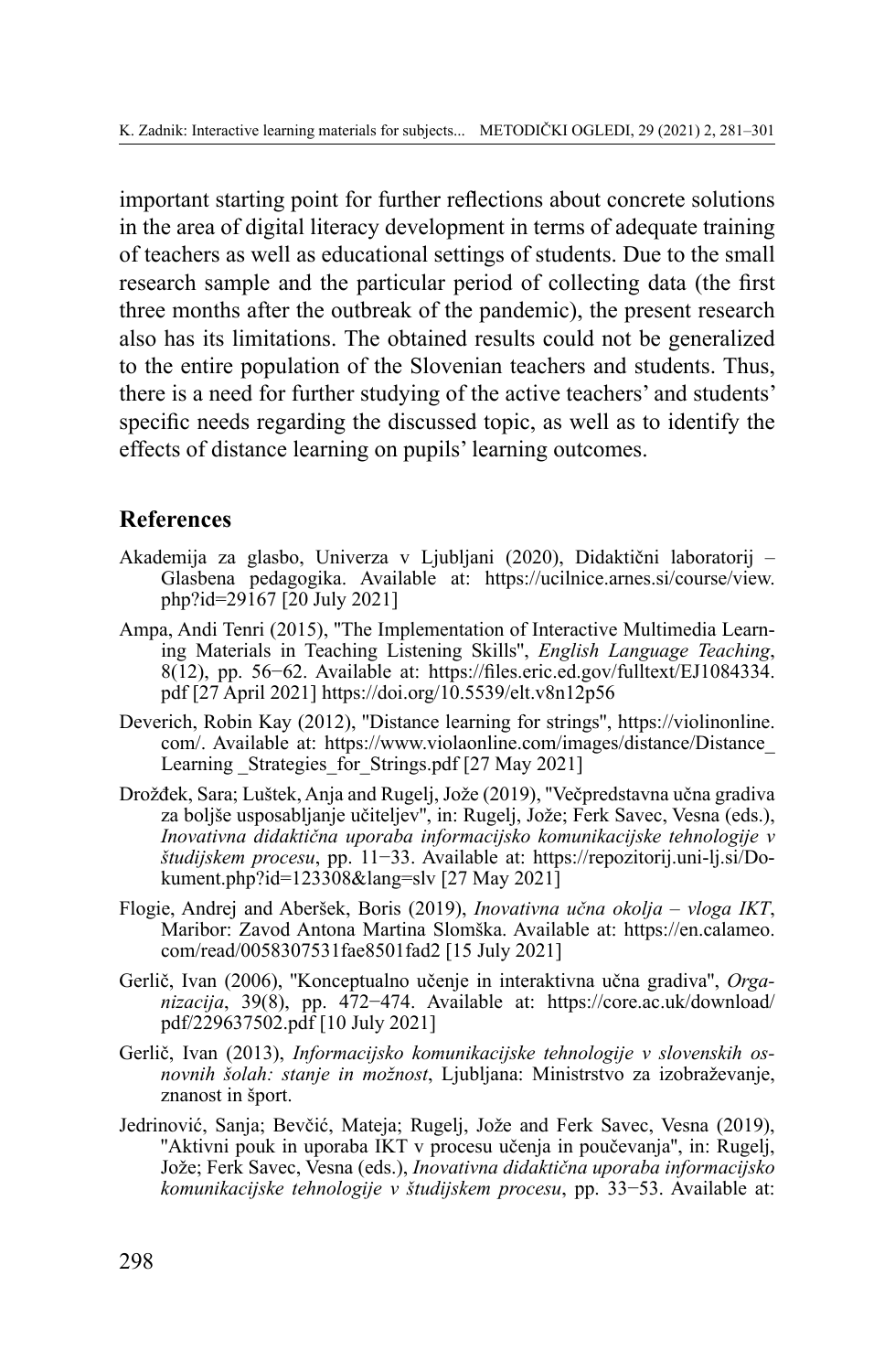<https://repozitorij.uni-lj.si/Dokument.php?id=123308&lang=slv> [20 June 2021]

- Kavčič Pucihar, Ana (2019), *Učiteljeve strategije poučevanja pri individualnem inštrumentalnem pouku flavte v glasbenih šolah*, Univerza v Ljubljani: Akademija za glasbo. Available at: [https://repozitorij.uni-lj.si/Dokument.](https://repozitorij.uni-lj.si/Dokument.php?id=141696&lang=slv) [php?id=141696&lang=slv](https://repozitorij.uni-lj.si/Dokument.php?id=141696&lang=slv) [12 July 2021]
- Kolman, Kristian and Rugelj, Jože (2019), ''Inovativni pristop k poučevanju violine na osnovi kognitivne teorije učenja z večpredstavnostjo'', in: Rotar Pance, Branka (ed.), *Mostovi med formalnim in neformalnim glasbenim izobraževanjem*, *Glasbenopedagoški zbornik Akademije za glasbo v Ljubljani*, 31, pp. 83−101.
- Kranjc, Živa; Huskić, Adelisa; Kokol, Zala and Košir, Katja (2020), *Učenje in poučevanje na daljavo v času zaprtja šol zaradi epidemije COVID-19: perspektiva pedagoških delavcev v osnovnih in srednjih šolah v prvem mesecu izvdebe pouka na daljavo*, Univerza v Mariboru: Filozofska fakulteta. Available at: [https://e-knjige.ff.uni-lj.si/znanstvena-zalozba/catalog/downlo](https://e-knjige.ff.uni-lj.si/znanstvena-zalozba/catalog/download/243/347/5754-1?inline=1)[ad/243/347/5754-1?inline=1](https://e-knjige.ff.uni-lj.si/znanstvena-zalozba/catalog/download/243/347/5754-1?inline=1) [20 July 2021]
- Lango, Jožko (2011), *Poučevanje glasbene vzgoje z uporabo informacijsko komunikacijske tehnologije*, Univerza v Ljubjani: Pedagoška fakulteta. Available at: [http://pefprints.pef.uni-lj.si/535/1/Pou%C4%8Devanje\\_GVZ\\_\\_z\\_IKT\\_](http://pefprints.pef.uni-lj.si/535/1/Poučevanje_GVZ__z_IKT_Lango.pdf) [Lango.pdf](http://pefprints.pef.uni-lj.si/535/1/Poučevanje_GVZ__z_IKT_Lango.pdf) [22 July 2021]
- Lifelong learning programme (2007), *Key Competences for Lifelong Learning – A European Framework*, Luxembourg: Office for Official Publications of the European Communities. Available at: [https://www.britishcouncil.org/sites/](https://www.britishcouncil.org/sites/default/files/youth-in-action-keycomp-en.pdf) [default/files/youth-in-action-keycomp-en.pdf](https://www.britishcouncil.org/sites/default/files/youth-in-action-keycomp-en.pdf) [21 July 2021]
- Luštek, Anja; Rugelj, Jože; Drožđek, Sara and Vogrinc, Janez (2019), ''Kaj o digitalnih kompetencah študentov pedagoških študijskih programov menijo napredni uporabniki IKT med visokošolskimi učitelji Univerze v Ljubljani'', in: Rugelj, Jože; Ferk Savec, Vesna (eds.), *Inovativna didaktična uporaba informacijsko komunikacijske tehnologije v študijskem procesu*, pp. 53−71. Available at: <https://repozitorij.uni-lj.si/Dokument.php?id=123308&lang=slv> [22 July 2021]
- Mayer, Richard E. (2013), ''Učenje s tehnologijo'', in: Dumont, Hanna; Istance, David; Benavides, Francisco (eds.), *O naravi učenja: uporaba raziskav za navdih prakse*, pp. 163−183. Available at: [https://www.zrss.si/pdf/o-nara](https://www.zrss.si/pdf/o-naravi-ucenja.pdf)[vi-ucenja.pdf](https://www.zrss.si/pdf/o-naravi-ucenja.pdf) [22 July 2021]
- Oblak, Breda (1997), ''Ustvarjalnost v glasbeni vzgoji'', in: Kuret, Primož (ed.), *Glasbeno-pedagoški zbornik*, 2, pp. 121−129.
- Redecker, Christine (2017), *European Framework of Digital Competences for Educators: DigCompEdu*, Luxembourg: Publications Office of the European Union. Available at: [https://publications.jrc.ec.europa.eu/repository/handle/](https://publications.jrc.ec.europa.eu/repository/handle/JRC107466 %5B25) [JRC107466](https://publications.jrc.ec.europa.eu/repository/handle/JRC107466 %5B25) [25 July 2021]
- Rossing, Jonathan; Miller, Willie M.; Cecil, Amanda K. and Stamper, Suzan E. (2012), "iLearning: The future of higher education? Student perceptions on learning with mobile tablets", *Journal of the Scholarship of Teaching*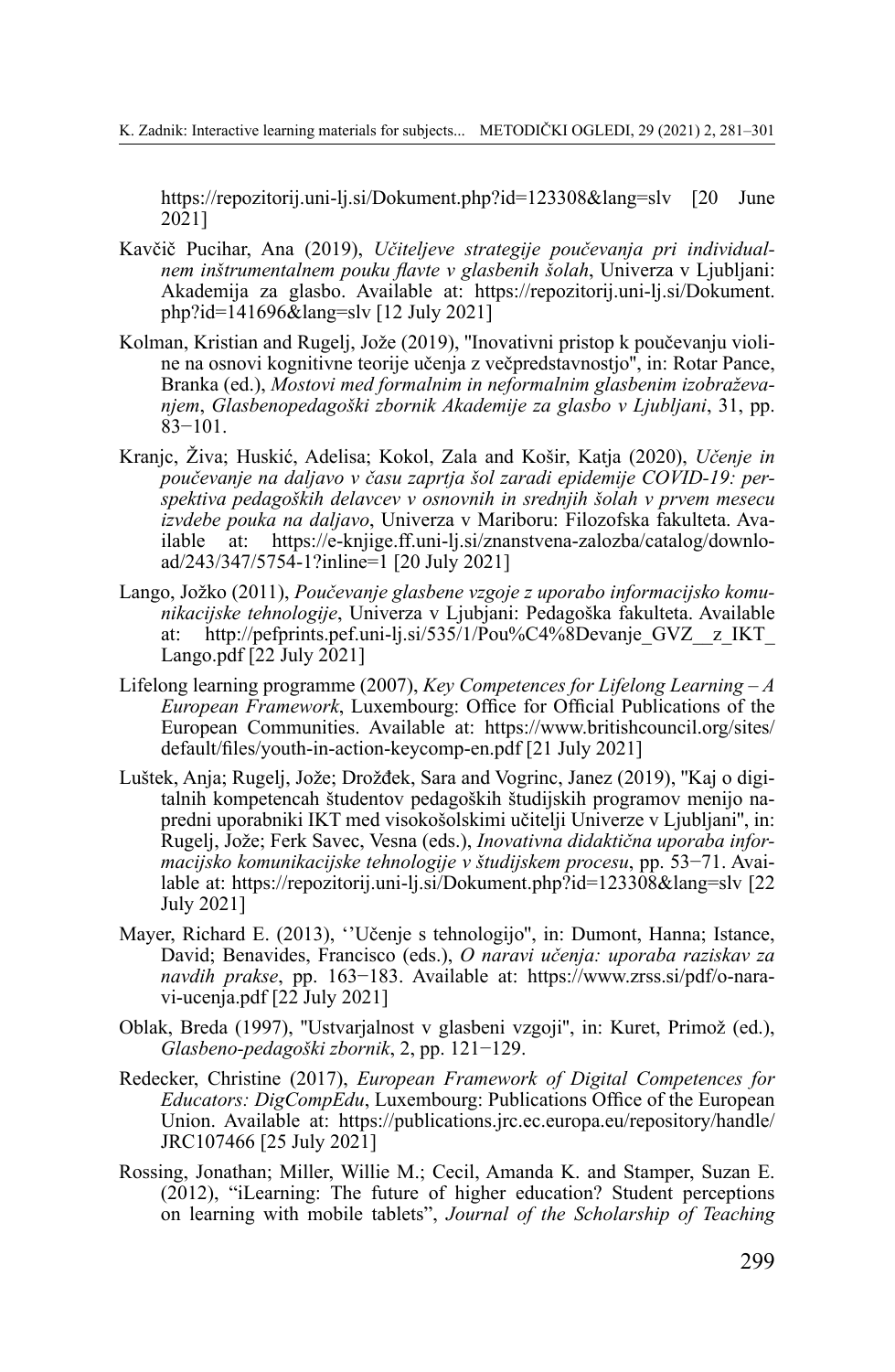*and Learning*, 12 (2), pp. 1 – 26. [https://www.researchgate.net/publica](https://www.researchgate.net/publication/285314040_iLearning_The_future_of_higher_education_Student_perceptions_on_learning_with_mobile_tablets)[tion/285314040\\_iLearning\\_The\\_future\\_of\\_higher\\_education\\_Student\\_per](https://www.researchgate.net/publication/285314040_iLearning_The_future_of_higher_education_Student_perceptions_on_learning_with_mobile_tablets)ceptions on learning with mobile tablets  $\sqrt{25 \text{ July } 2021}$ 

- Rotar Pance, Branka and Bohak Adam, Tina (2019), ''Vključevanje informacijskokomunikacijske tehnologije v didaktično usposabljanje bodočih učiteljev glasbe'', in: Rugelj, Jože; Ferk Savec, Vesna (eds.), *Inovativna didaktična uporaba informacijsko komunikacijske tehnologije v študijskem procesu,* pp. 263−281. Available at: [https://repozitorij.uni-lj.si/Dokument.](https://repozitorij.uni-lj.si/Dokument.php?id=123308&lang=slv) [php?id=123308&lang=slv](https://repozitorij.uni-lj.si/Dokument.php?id=123308&lang=slv) [15 June 2021]
- Savage, Jonathan (2007), ''Reconstructing Music Education through ICT'', *Research in Education*, (78), pp. 65−77. Available at: [http://www.jsavage.org.uk/](http://www.jsavage.org.uk/jsorg/wp-content/uploads/2011/03/Reconstructing-music-education.pdf) [jsorg/wp-content/uploads/2011/03/Reconstructing-music-education.pdf](http://www.jsavage.org.uk/jsorg/wp-content/uploads/2011/03/Reconstructing-music-education.pdf) [25 June 2021] https://doi.org/10.7227/RIE.78.6
- Šimunovič, Natalija (2020), ''Poučevanje inštrumenta v času epidemije Covid-19'', in: Habe, Katarina (ed.), *Glasbenopedagoški zbornik Akademije za glasbo v Ljubljani*, 32, pp. 11−39. [https://doi.org/10.26493/2712-3987.16\(32\)](https://doi.org/10.26493/2712-3987.16(32))
- Tomić, Ana (2003), *Izbrana poglavja iz didaktike*, Ljubljana: Center za pedagoško izobraževanje Filozofske fakultete.
- Urbančič, Matej; Kristl, Nina and Vogrinc, Janez (2019), ''Stališča študentov pedagoških študijskih programov UL do uporabe IKT v pedagoškem procesu'', in: Rugelj, Jože; Ferk Savec, Vesna (eds.), *Inovativna didaktična uporaba informacijsko komunikacijske tehnologije v študijskem procesu*, pp. 71−89. Available at: <https://repozitorij.uni-lj.si/Dokument.php?id=123308&lang=slv> [5 June 2021]
- Valant, Martina (2016), ''Pouk v glasbeni šoli po šolski prenovi'', in: Rotar Pance, Branka (ed.), *Javno glasbeno šolstvo na Slovenskem – pogledi ob 200-letnici*, *Glasbenopedagoški zbornik Akademije za glasbo v Ljubljani*, 25, pp. 217−237.
- Winkler Kuret, Lučka (2006), *Zdaj je nauka zlati čas*, Nova Gorica: založba Educa, Melior d.o.o.
- Zadnik, Katarina (2019), *Nauk o glasbi v slovenski glasbeni šoli: med preteklostjo, sedanjostjo in prihodnostjo*, Ljubljana: Znanstvena založba Filozofske fakultete Univerze v Ljubljani. <https://doi.org/10.4312/9789610601593>
- Zavod za šolstvo Republike Slovenije, *[Sodelov@lnica.Glasba,](mailto:Sodelov@lnica.Glasba) Učna gradiva učiteljev za pouk glasbe na daljavo: marec-maj 2020*. [https://skupnost.sio.si/](https://skupnost.sio.si/mod/folder/view.php?id=332853) [mod/folder/view.php?id=332853](https://skupnost.sio.si/mod/folder/view.php?id=332853) [20 July 2021]